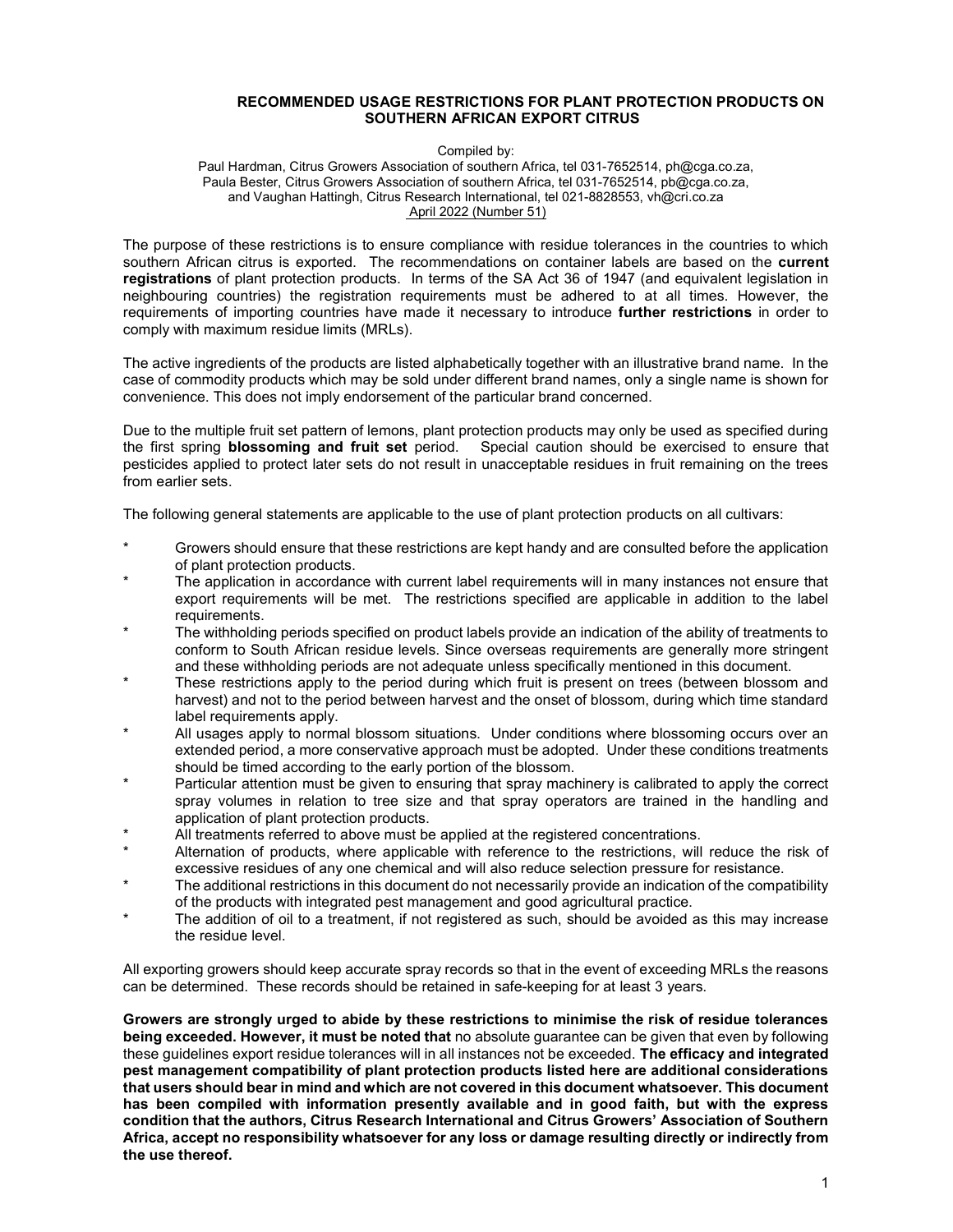## SUMMARY TABLE OF RECOMMENDED USAGE RESTRICTIONS

| <b>PRODUCT</b>                          | All markets (including EU)<br>except where other restrictions<br>are specified                                                                                        | CODEX (A) a              | CODEX (B) b              | <b>CANADA</b>            | USA                      | <b>JAPAN</b>               | Other <sup>d</sup>                                                                                                                                                                                       |
|-----------------------------------------|-----------------------------------------------------------------------------------------------------------------------------------------------------------------------|--------------------------|--------------------------|--------------------------|--------------------------|----------------------------|----------------------------------------------------------------------------------------------------------------------------------------------------------------------------------------------------------|
| Acephate/<br>Protectostem               | 70d PHI                                                                                                                                                               |                          | 40d PHI as<br>registered |                          |                          |                            | Korea: 40d PHI as registered                                                                                                                                                                             |
| Acetamiprid/<br>Mospilan                | 150d PHI as registered                                                                                                                                                |                          |                          |                          |                          |                            | Korea: 150d PHI as registered<br>(Not later than 90% petal fall) s1.<br>Taiwan: 150d PHI as registered<br>for oranges and not later than<br>90% petal fall for other citrus                              |
| Acrinathrin/ Rufast                     | Not later than 90% petal fall                                                                                                                                         | $\sim$                   |                          |                          | $\sim$                   |                            |                                                                                                                                                                                                          |
| Amitraz/ Mitac                          | Not later than 90% petal fall                                                                                                                                         |                          |                          | 150d PHI                 |                          | 28d PHI as<br>registered   |                                                                                                                                                                                                          |
| Avermectin/ Agrimec                     | 7d PHI as registered                                                                                                                                                  | $\overline{a}$           | $\sim$                   |                          | $\sim$                   |                            |                                                                                                                                                                                                          |
| Azadirachtin                            | See Pyrethrins                                                                                                                                                        |                          |                          |                          | $\mathbf{r}$             |                            |                                                                                                                                                                                                          |
| Azinphos-methyl/<br>Gusathion           | Not later than 90% petal fall                                                                                                                                         | 120d PHI                 | 120d PHI                 | 21d PHI as<br>registered |                          |                            | Korea: 21d PHI for soft citrus<br>and 120d PHI for oranges,<br>grapefruit and lemons. GSO:<br>120d PHI                                                                                                   |
| Azoxystrobin/ Ortiva                    | Pre-harvest: 77d PHI as<br>registered on grapefruit, oranges<br>and soft citrus, and 14d as<br>registered on lemons. Post-<br>harvest: Post-harvest as<br>registered. | $\overline{a}$           |                          | $\overline{\phantom{a}}$ |                          | $\blacksquare$             | China: Pre-harvest: 77d PHI as<br>registered on grapefruit,<br>oranges and soft citrus, and<br>14d as registered on lemons.<br>Post-harvest: Not permitted                                               |
| <b>Bacillus thuringiensis/</b><br>Dipel | 0d PHI as registered                                                                                                                                                  |                          | $\overline{\phantom{a}}$ | $\sim$                   | $\blacksquare$           | $\blacksquare$             | $\sim$                                                                                                                                                                                                   |
| Beauveria bassiana/<br><b>BroadBand</b> | 0d PHI as registered                                                                                                                                                  | $\overline{\phantom{a}}$ | $\blacksquare$           | $\overline{\phantom{a}}$ | $\overline{\phantom{a}}$ |                            | $\overline{\phantom{a}}$                                                                                                                                                                                 |
| Bromopropylate/<br>Acarol               | Not later than 90% petal fall                                                                                                                                         | 21d PHI                  | 21d PHI                  | 21d PHI                  | $\blacksquare$           | 21d PHI                    | GSO: 21d PHI                                                                                                                                                                                             |
| Buprofezin/ Applaud                     | Not later than mid- October for<br>oranges and grapefruit and not<br>later than 90% petal fall for<br>lemons and soft citrus                                          | 45d PHI as<br>registered | 45d PHI as<br>registered | 45d PHI as<br>registered | 45d PHI as<br>registered | $45d$ PHI as<br>registered | 45d PHI as registered. South<br>Korea: Not later than mid-<br>October for grapefruit and 45d<br>PHI as registered for other<br>citrus (Not later than 90% petal<br>fall for other citrus <sup>s1</sup> ) |
| Cadusaphos/ Rugby                       | 0d PHI as registered                                                                                                                                                  |                          |                          |                          |                          |                            |                                                                                                                                                                                                          |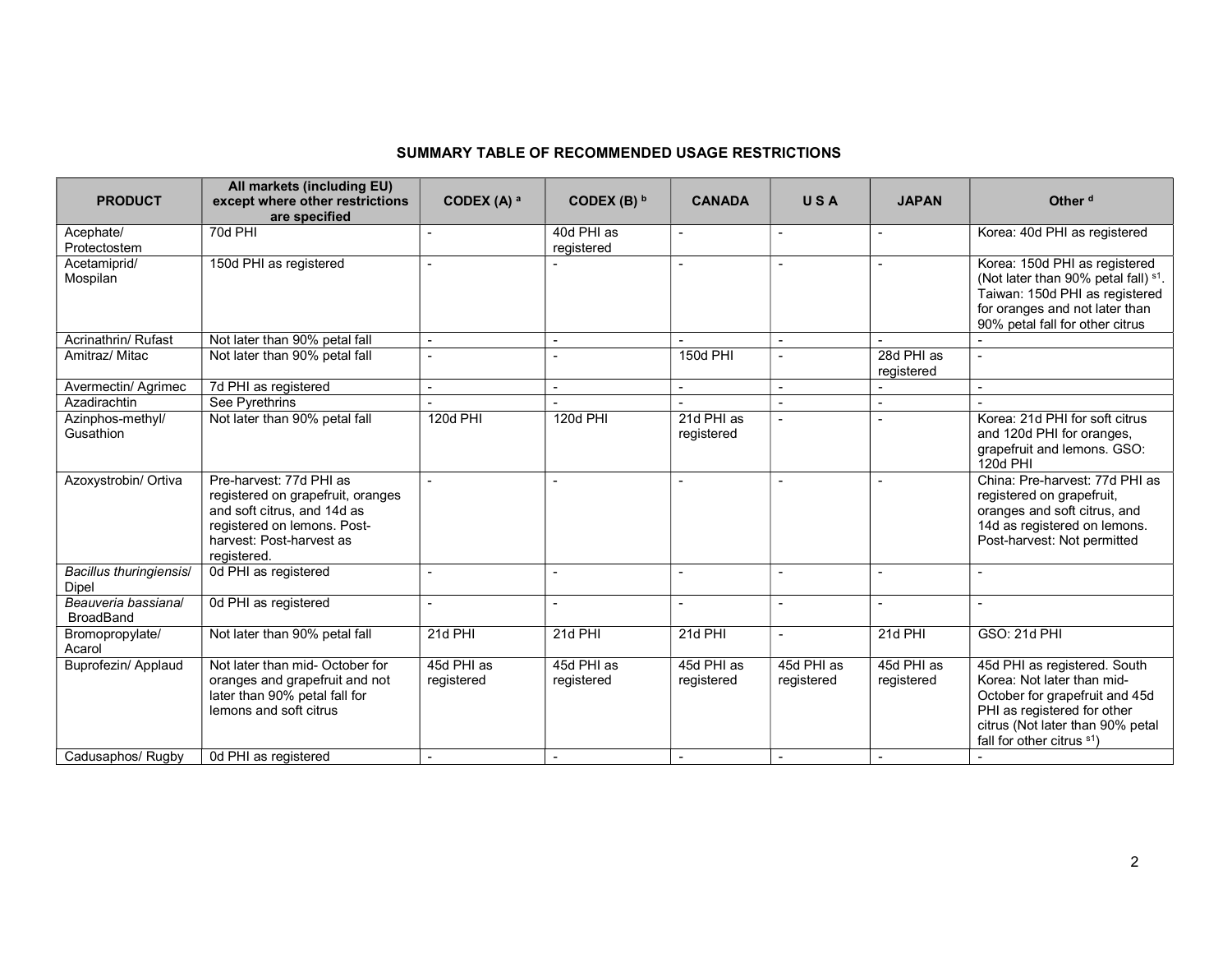| <b>PRODUCT</b>                                                       | All markets (including EU)<br>except where other restrictions<br>are specified                                                                                                                  | CODEX (A) a                                                                                       | CODEX (B) $b$                                                                                     | <b>CANADA</b>                                                                                           | USA                              | <b>JAPAN</b>                                                                                            | Other <sup>d</sup>                                                                                                                                                                                                                                                                                                                                                                |
|----------------------------------------------------------------------|-------------------------------------------------------------------------------------------------------------------------------------------------------------------------------------------------|---------------------------------------------------------------------------------------------------|---------------------------------------------------------------------------------------------------|---------------------------------------------------------------------------------------------------------|----------------------------------|---------------------------------------------------------------------------------------------------------|-----------------------------------------------------------------------------------------------------------------------------------------------------------------------------------------------------------------------------------------------------------------------------------------------------------------------------------------------------------------------------------|
| Carbendazim<br>(Bavistin, Bendazid,<br>Knowin, Benomyl,<br>Spotless) | 120d PHI for oranges and<br>grapefruit and 90d PHI for other<br>citrus                                                                                                                          | 90d PHI for<br>oranges and not<br>later than 90%<br>petal fall for other<br>citrus                | 14d PHI as<br>registered                                                                          | 14d PHI as<br>registered                                                                                | Not later than<br>90% petal fall | 14d PHI as<br>registered                                                                                | Korea: Not later than 90% petal<br>fall for oranges, grapefruit and<br>mandarins, and 120d PHI as<br>registered for lemons. GSO:<br>90d PHI for oranges and 14d<br>PHI as registered for other<br>citrus. Thailand: Not later than<br>90% petal fall for other citrus.<br>China: 14d PHI as registered<br>for oranges and soft citrus and<br>90d PHI for lemons and<br>grapefruit |
| Chlorfenapyr/ Hunter                                                 | Medium cover spray: Before calyx<br>closure $(\pm 3$ weeks after petal fall)<br>as registered. Bait spray<br>application (30ml): Not later than<br>mid-December and a 140d PHI as<br>registered |                                                                                                   |                                                                                                   | $\sim$                                                                                                  |                                  |                                                                                                         |                                                                                                                                                                                                                                                                                                                                                                                   |
| Chlorpyrifos/ Dursban                                                | Not later than 90% petal fall for<br>sprays, 0d PHI for soil and stem<br>applications as registered.                                                                                            | 60d PHI for sprays<br>as registered, 0d<br>PHI for soil and<br>stem applications<br>as registered | 60d PHI for sprays<br>as registered, 0d<br>PHI for soil and<br>stem applications<br>as registered | 60d PHI for<br>sprays as<br>registered, 0d<br>PHI for soil<br>and stem<br>applications<br>as registered |                                  | 60d PHI for<br>sprays as<br>registered, 0d<br>PHI for soil<br>and stem<br>applications<br>as registered | China, GSO, India, South<br>Korea, Taiwan, Switzerland,<br>Singapore, Vietnam: 60d PHI<br>for sprays as registered, 0d PHI<br>for soil and stem applications<br>as registered.<br>Thailand: Not later than 90%<br>petal fall                                                                                                                                                      |
| Chlorantraniliprole<br>(Rynaxypyr)/ Coragen                          | 7d PHI as registered                                                                                                                                                                            |                                                                                                   | $\overline{\phantom{a}}$                                                                          |                                                                                                         |                                  | 7d PHI as<br>registered.<br>Not later than<br>90% petal fall<br>for<br>mandarins.                       | Norway: see note g.                                                                                                                                                                                                                                                                                                                                                               |
| Clothianidin/Dantop                                                  | 120d PHI as registered                                                                                                                                                                          |                                                                                                   | $\blacksquare$                                                                                    |                                                                                                         | $\blacksquare$                   |                                                                                                         |                                                                                                                                                                                                                                                                                                                                                                                   |
| Copper                                                               | 14d PHI as registered                                                                                                                                                                           | $\sim$                                                                                            | $\overline{a}$                                                                                    | $\blacksquare$                                                                                          | $\overline{a}$                   | $\sim$                                                                                                  |                                                                                                                                                                                                                                                                                                                                                                                   |
| Cyantraniliprole /<br>Exirel                                         | 7d PHI as registered for foliar<br>applications and 1d PHI as<br>registered for bait sprays                                                                                                     |                                                                                                   | $\overline{\phantom{a}}$                                                                          | $\overline{\phantom{a}}$                                                                                |                                  | $\sim$                                                                                                  | Taiwan: Not later than 90%<br>petal fall                                                                                                                                                                                                                                                                                                                                          |
| Cyhexatin<br>(Azocyclotin)/<br>Sipcatin                              | Only to be used after harvest and<br>before the onset of blossom                                                                                                                                |                                                                                                   | ٠                                                                                                 | $\sim$                                                                                                  | Not permitted                    | Not permitted                                                                                           | Taiwan and Thailand: Not<br>permitted                                                                                                                                                                                                                                                                                                                                             |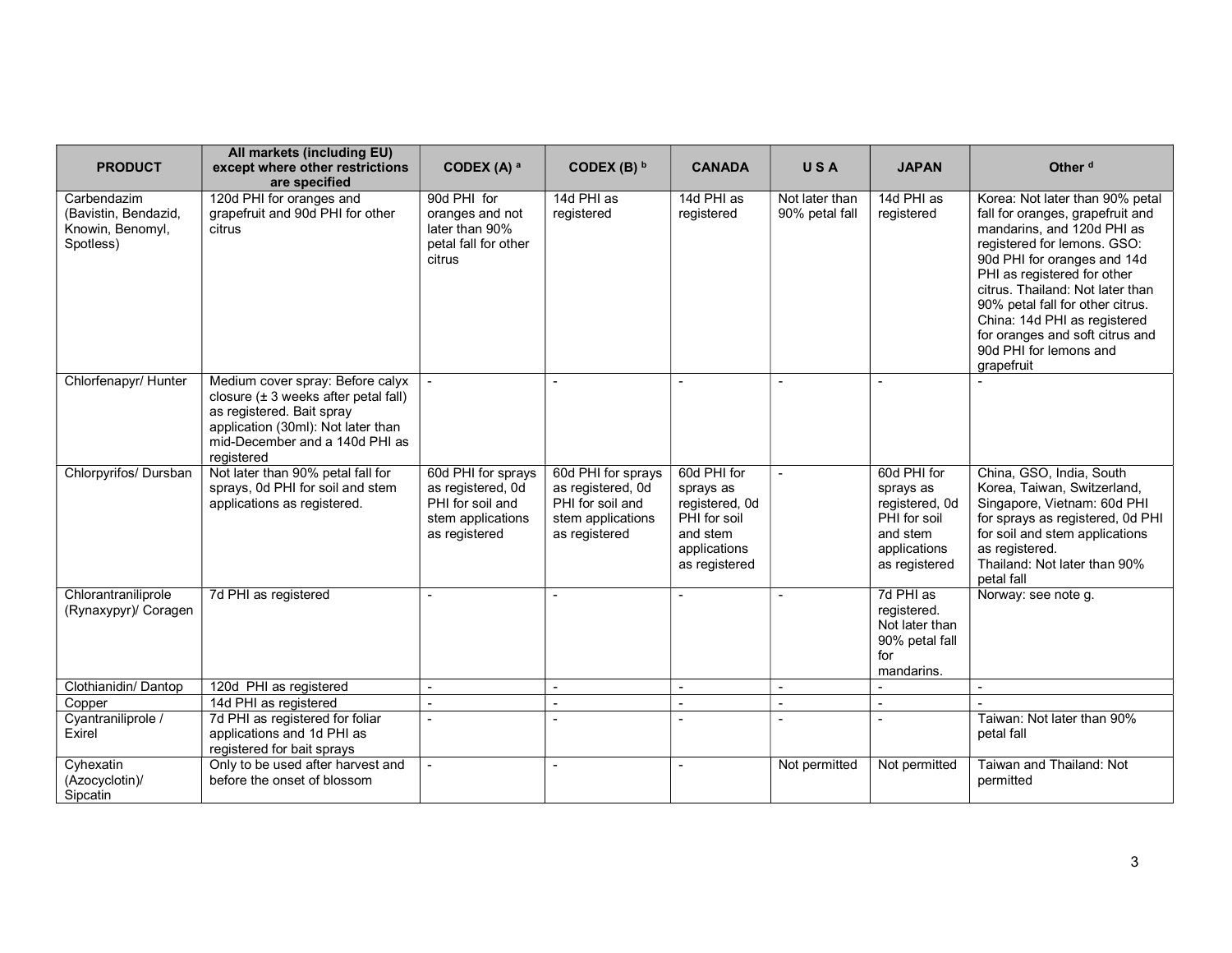| <b>PRODUCT</b>                                     | All markets (including EU)<br>except where other restrictions                                        | CODEX (A) a              | CODEX (B) $b$                                           | <b>CANADA</b>            | USA                                                                                                                                                 | <b>JAPAN</b>                                                   | Other <sup>d</sup>                                                                                          |
|----------------------------------------------------|------------------------------------------------------------------------------------------------------|--------------------------|---------------------------------------------------------|--------------------------|-----------------------------------------------------------------------------------------------------------------------------------------------------|----------------------------------------------------------------|-------------------------------------------------------------------------------------------------------------|
| Cypermethrin                                       | are specified<br>28d PHI as registered                                                               |                          | $\overline{\phantom{a}}$                                | $\overline{\phantom{a}}$ | 28d PHI as<br>registered for<br>alpha and<br>zeta-<br>Cypermethrin<br>formulations.<br>Not later than<br>90% petal fall<br>for<br>Cypermethrin<br>c | $\overline{\phantom{a}}$                                       | $\overline{\phantom{a}}$                                                                                    |
| Dichlorprop-p/ Corasil                             | 90d PHI as registered                                                                                |                          |                                                         |                          |                                                                                                                                                     |                                                                |                                                                                                             |
| Dichlorvos/ Devipan                                | $21d$ PHI                                                                                            | $\overline{\phantom{0}}$ | $\overline{\phantom{a}}$                                |                          | 7d PHI as<br>registered                                                                                                                             | $\blacksquare$                                                 | $\overline{\phantom{a}}$                                                                                    |
| Dicofol/ Kelthane                                  | Not later than 90% petal fall                                                                        | $\overline{\phantom{0}}$ | 14d PHI<br>Russia: Not later<br>than 90% petal<br>fall. |                          |                                                                                                                                                     | 14d PHI                                                        | Korea: Not later than 90% petal<br>fall for soft citrus and 28d PHI<br>for other citrus. Taiwan: 28d<br>PHI |
| Difenoconazole/<br>Score                           | Not later than 90% petal fall as<br>registered                                                       | $\blacksquare$           |                                                         |                          | $\blacksquare$                                                                                                                                      | $\overline{\phantom{0}}$                                       |                                                                                                             |
| Dimethoate/ Rogor                                  | Not later than 50% petal fall for<br>sprays, Not later than white bud<br>stage for soil applications |                          | $\blacksquare$                                          | 42d PHI as<br>registered | 42d PHI as<br>registered                                                                                                                            | 42d PHI as<br>registered                                       | GSO: 42d PHI as registered                                                                                  |
| Dimethyl<br>Didecylammonium<br>Chloride/ Sporekill | Post-harvest: not permitted. Pre-<br>harvest: 160d PHI                                               |                          | Pre-harvest and<br>post-harvest as<br>registered        |                          |                                                                                                                                                     | Post-harvest:<br>not permitted.<br>Pre-harvest:<br>160d PHI k- |                                                                                                             |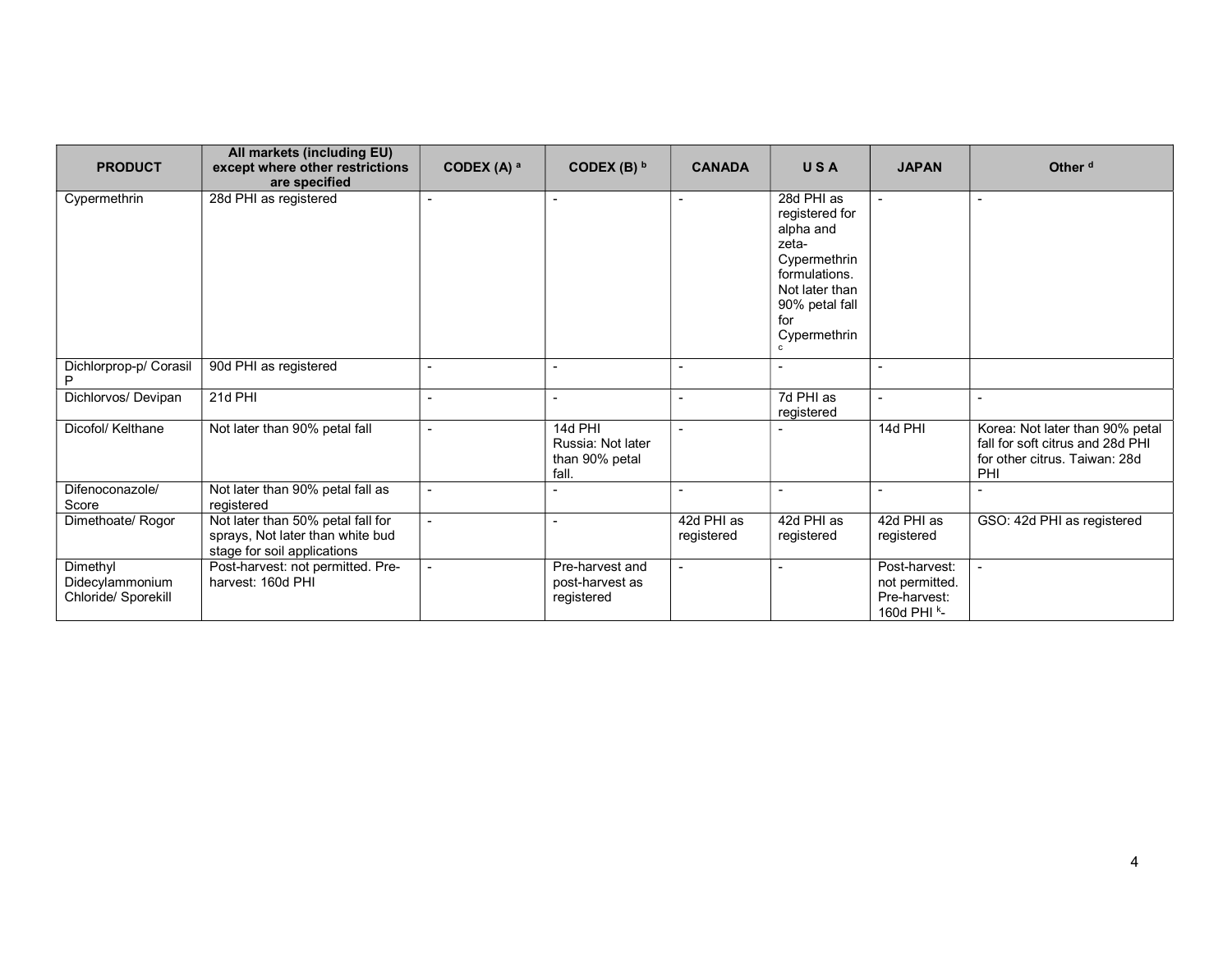|                                                                                | All markets (including EU)                                                                                 |                                                                                                                                           |                          |                                                                                                                                                                                                                                             |                                                                                                                                           |                                      |                                                                                                                                                                                                                                                                                                                                                                                                                                                                                                                                                |
|--------------------------------------------------------------------------------|------------------------------------------------------------------------------------------------------------|-------------------------------------------------------------------------------------------------------------------------------------------|--------------------------|---------------------------------------------------------------------------------------------------------------------------------------------------------------------------------------------------------------------------------------------|-------------------------------------------------------------------------------------------------------------------------------------------|--------------------------------------|------------------------------------------------------------------------------------------------------------------------------------------------------------------------------------------------------------------------------------------------------------------------------------------------------------------------------------------------------------------------------------------------------------------------------------------------------------------------------------------------------------------------------------------------|
| <b>PRODUCT</b>                                                                 | except where other restrictions<br>are specified                                                           | CODEX (A) a                                                                                                                               | CODEX (B) $b$            | <b>CANADA</b>                                                                                                                                                                                                                               | USA                                                                                                                                       | <b>JAPAN</b>                         | Other <sup>d</sup>                                                                                                                                                                                                                                                                                                                                                                                                                                                                                                                             |
| <b>Dithiocarbamates</b><br>(Mancozeb/Maneb)                                    | 21d PHI or 28d PHI as registered                                                                           | Not later than 90%<br>petal fall for<br>Lemons and<br>Grapefruit and<br>21d or 28d PHI as<br>registered for Soft<br>Citrus and<br>Oranges | $\sim$                   | Not later than<br>end<br>December<br>and only<br>where<br>packhouses<br>have either a<br>non-recycling<br>high pressure<br>spray or non-<br>recycling<br>Deccosol<br>foam curtain<br>and regular<br>(twice daily)<br>cleaning of<br>brushes | Not later than<br>90% petal fall<br>for Oranges,<br>Lemons and<br>Grapefruit<br>and 21d or<br>28d PHI as<br>registered for<br>Soft Citrus | Not later than<br>end-January        | Korea: 21d PHI or 28d PHI as<br>registered for soft citrus and<br>lemons. Not later than end<br>December and only where<br>packhouses have either a non-<br>recycling high pressure spray or<br>non-recycling Deccosol foam<br>curtain and regular (twice daily)<br>cleaning of brushes for<br>grapefruit and oranges.<br>India: Not later than end<br>December and only where<br>packhouses have either a non-<br>recycling high pressure spray or<br>non-recycling Deccosol foam<br>curtain and regular (twice daily)<br>cleaning of brushes |
| (E)-8-Dodecen-1-yl<br>$acetate + (Z)-8-$<br>Dodecen-1-yl acetate/<br>Checkmate | 0d PHI as registered                                                                                       |                                                                                                                                           |                          |                                                                                                                                                                                                                                             |                                                                                                                                           |                                      |                                                                                                                                                                                                                                                                                                                                                                                                                                                                                                                                                |
| Emamectin Benzoate/<br>Warlock                                                 | 14d PHI as registered                                                                                      | ÷.                                                                                                                                        | $\overline{a}$           | $\overline{\phantom{a}}$                                                                                                                                                                                                                    |                                                                                                                                           | $\overline{a}$                       | $\overline{a}$                                                                                                                                                                                                                                                                                                                                                                                                                                                                                                                                 |
| Endosulfan/ Thiodan h                                                          | Not permitted in SA <sup>h</sup> . Not later<br>than 90% petal fall in other<br>southern African countries | $\mathsf{h}$                                                                                                                              | $28d$ PHI <sup>h</sup>   | $\mathsf{h}$                                                                                                                                                                                                                                | $\mathsf{L}^{\mathsf{h}}$                                                                                                                 | 28d PHI <sup>h</sup>                 | $\mathsf{L}^{\mathsf{h}}$                                                                                                                                                                                                                                                                                                                                                                                                                                                                                                                      |
| Ethephon/ Ethrel                                                               | Not permitted                                                                                              | $\blacksquare$                                                                                                                            | As registered            | As registered                                                                                                                                                                                                                               | $\sim$                                                                                                                                    | Post-harvest<br>use not<br>permitted | $\sim$                                                                                                                                                                                                                                                                                                                                                                                                                                                                                                                                         |
| Ethoprophos/<br><b>MOCAP</b>                                                   | 0d PHI as registered                                                                                       | ÷                                                                                                                                         | $\overline{a}$           | $\blacksquare$                                                                                                                                                                                                                              | $\sim$                                                                                                                                    |                                      | $\overline{\phantom{a}}$                                                                                                                                                                                                                                                                                                                                                                                                                                                                                                                       |
| Etoxazole/ Smite                                                               | 28d PHI as registered                                                                                      |                                                                                                                                           | $\overline{\phantom{a}}$ | ä,                                                                                                                                                                                                                                          | $\sim$                                                                                                                                    |                                      |                                                                                                                                                                                                                                                                                                                                                                                                                                                                                                                                                |
| Fenamiphos/<br>Nemacur                                                         | 150d PHI as registered                                                                                     |                                                                                                                                           |                          |                                                                                                                                                                                                                                             |                                                                                                                                           |                                      |                                                                                                                                                                                                                                                                                                                                                                                                                                                                                                                                                |
| Fenazaguin                                                                     | 56d PHI as registered                                                                                      |                                                                                                                                           |                          |                                                                                                                                                                                                                                             |                                                                                                                                           |                                      |                                                                                                                                                                                                                                                                                                                                                                                                                                                                                                                                                |
| Fenbutatin-oxide/<br>Torque                                                    | Not later than 90% petal fall                                                                              | 7d PHI as<br>registered                                                                                                                   | 7d PHI as<br>registered  | 7d PHI as<br>registered                                                                                                                                                                                                                     | 7d PHI as<br>registered                                                                                                                   | 7d PHI as<br>registered              | 7d PHI as registered. South<br>Korea: Not later than 90% petal<br>fall                                                                                                                                                                                                                                                                                                                                                                                                                                                                         |
| Fenpropathrin/<br>Meothrin                                                     | 28d PHI as registered f                                                                                    |                                                                                                                                           |                          | $\blacksquare$                                                                                                                                                                                                                              |                                                                                                                                           |                                      |                                                                                                                                                                                                                                                                                                                                                                                                                                                                                                                                                |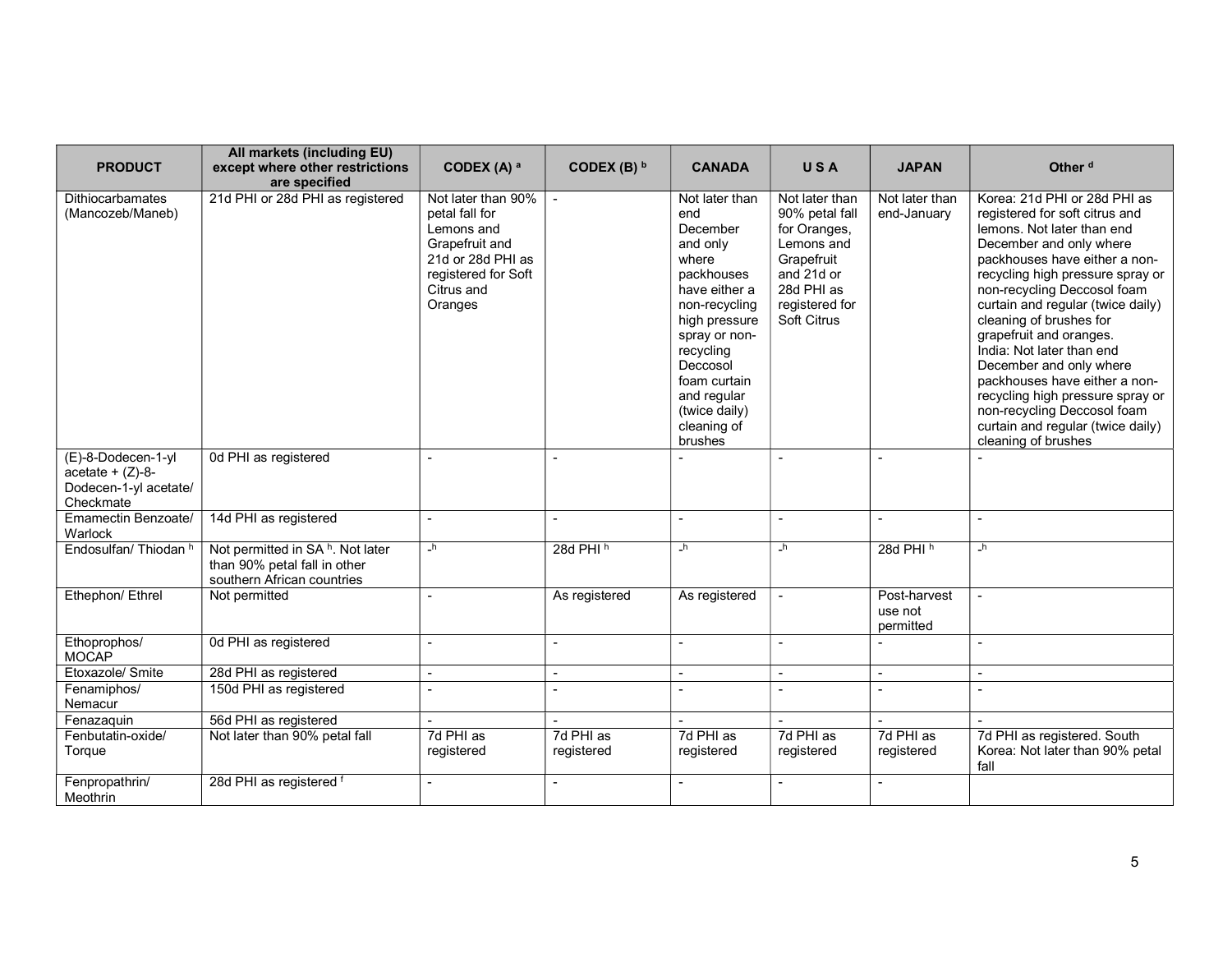| <b>PRODUCT</b>                                             | All markets (including EU)<br>except where other restrictions<br>are specified                               | CODEX (A) a                      | CODEX (B) b                         | <b>CANADA</b>             | USA                              | <b>JAPAN</b>                                                                                                                      | Other <sup>d</sup>                                                                                                                                                                              |
|------------------------------------------------------------|--------------------------------------------------------------------------------------------------------------|----------------------------------|-------------------------------------|---------------------------|----------------------------------|-----------------------------------------------------------------------------------------------------------------------------------|-------------------------------------------------------------------------------------------------------------------------------------------------------------------------------------------------|
| Fenpropathrin +<br>Phenthoate/ Meothrin<br>+ Elsan         | Not later than 90% petal fall                                                                                |                                  |                                     |                           |                                  |                                                                                                                                   |                                                                                                                                                                                                 |
| Fenpyroximate/<br>Mitigate                                 | 28d PHI as registered                                                                                        |                                  |                                     |                           | $\overline{a}$                   |                                                                                                                                   |                                                                                                                                                                                                 |
| Fipronil/ Regent                                           | Before calyx closure (± 3 weeks<br>after petal fall) as registered                                           |                                  |                                     | ÷,                        |                                  |                                                                                                                                   | Taiwan: Not later than 90%<br>petal fall                                                                                                                                                        |
| Fluopyram / Velum                                          | 120 d PHI as registered                                                                                      |                                  |                                     | $\sim$                    |                                  |                                                                                                                                   |                                                                                                                                                                                                 |
| Flutriafol/ Impact                                         | Not later than 90% petal fall as<br>registered                                                               | Not later than 90%<br>petal fall | $\overline{a}$                      | $\blacksquare$            | Not later than<br>90% petal fall | Not later than<br>90% petal fall                                                                                                  | Korea and Taiwan: Not later<br>than 90% petal fall                                                                                                                                              |
| Formetanate/<br>Dicarzol                                   | 90d PHI as registered                                                                                        | L.                               | $\overline{a}$                      | $\overline{a}$            |                                  |                                                                                                                                   |                                                                                                                                                                                                 |
| Fosetyl-Al/Aliette                                         | 25d or 0d PHI as registered                                                                                  |                                  |                                     |                           | $\sim$                           |                                                                                                                                   |                                                                                                                                                                                                 |
| Fludioxonil/Teacher                                        | Post-harvest as registered                                                                                   | $\overline{a}$                   | $\sim$                              | $\overline{a}$            | $\sim$                           | $\overline{a}$                                                                                                                    | Taiwan: T1                                                                                                                                                                                      |
| Fosthiazate/<br>Nemathorin                                 | 43d PHI as registered                                                                                        |                                  |                                     | ÷,                        |                                  |                                                                                                                                   |                                                                                                                                                                                                 |
| Furfural/ Crop Guard                                       | 43d PHI as registered                                                                                        |                                  |                                     |                           | $\sim$                           | $\overline{a}$                                                                                                                    | $\overline{a}$                                                                                                                                                                                  |
| Gibberellic Acid                                           | 15d PHI as registered                                                                                        |                                  |                                     | $\blacksquare$            | $\sim$                           | $\overline{a}$                                                                                                                    | ÷,                                                                                                                                                                                              |
|                                                            |                                                                                                              |                                  |                                     |                           |                                  |                                                                                                                                   |                                                                                                                                                                                                 |
| Granulovirus<br>(Cryptogran, Cryptex)                      | 0d PHI as registered                                                                                         |                                  |                                     | $\overline{a}$            | $\sim$                           |                                                                                                                                   | $\overline{a}$                                                                                                                                                                                  |
| Guazatine                                                  | <b>Not Permitted</b>                                                                                         | Post-harvest as<br>registered    | Post-harvest as<br>registered       | $\sim$                    | $\sim$                           | $\overline{a}$                                                                                                                    | GSO: Post-harvest as<br>registered                                                                                                                                                              |
| Helicoverpa armigera<br>nucleopolyhedrovirus/<br>Helicovir | 0d PHI as registered                                                                                         |                                  |                                     | $\blacksquare$            |                                  | $\blacksquare$                                                                                                                    |                                                                                                                                                                                                 |
| Imazalil (Chloramizol)                                     | Post-harvest as registered                                                                                   |                                  |                                     |                           |                                  |                                                                                                                                   |                                                                                                                                                                                                 |
| Imidacloprid/ Confidor                                     | 212d PHI as registered (Not to be<br>used on bearing trees for EU fruit<br>in the market from July 2022) EU3 | 212d PHI as<br>registered        | 212d PHI as<br>registered           | 212d PHI as<br>registered | 212d PHI as<br>registered        | 212d PHI as<br>registered for<br>oranges,<br>grapefruit and<br>lemons, and<br>not later than<br>90% petal fall<br>for soft citrus | UK: 212d PHI as registered.<br>Taiwan: 212d PHI as registered<br>for oranges and not later than<br>90% petal fall for other citrus                                                              |
| Iprodione/ Rovral<br>(Dicarboxamil)<br>Isazophos/ Miral    | Not later than 90% petal fall<br>56d PHI as registered                                                       | $\sim$                           | 115d PHI as<br>registered<br>$\sim$ | $\sim$<br>$\sim$          |                                  |                                                                                                                                   | GSO, Switzerland and Taiwan:<br>Not later than 90% petal fall<br>Korea: 115d PHI as registered<br>for soft citrus and lemons and<br>not later than 90% petal fall for<br>other citrus<br>$\sim$ |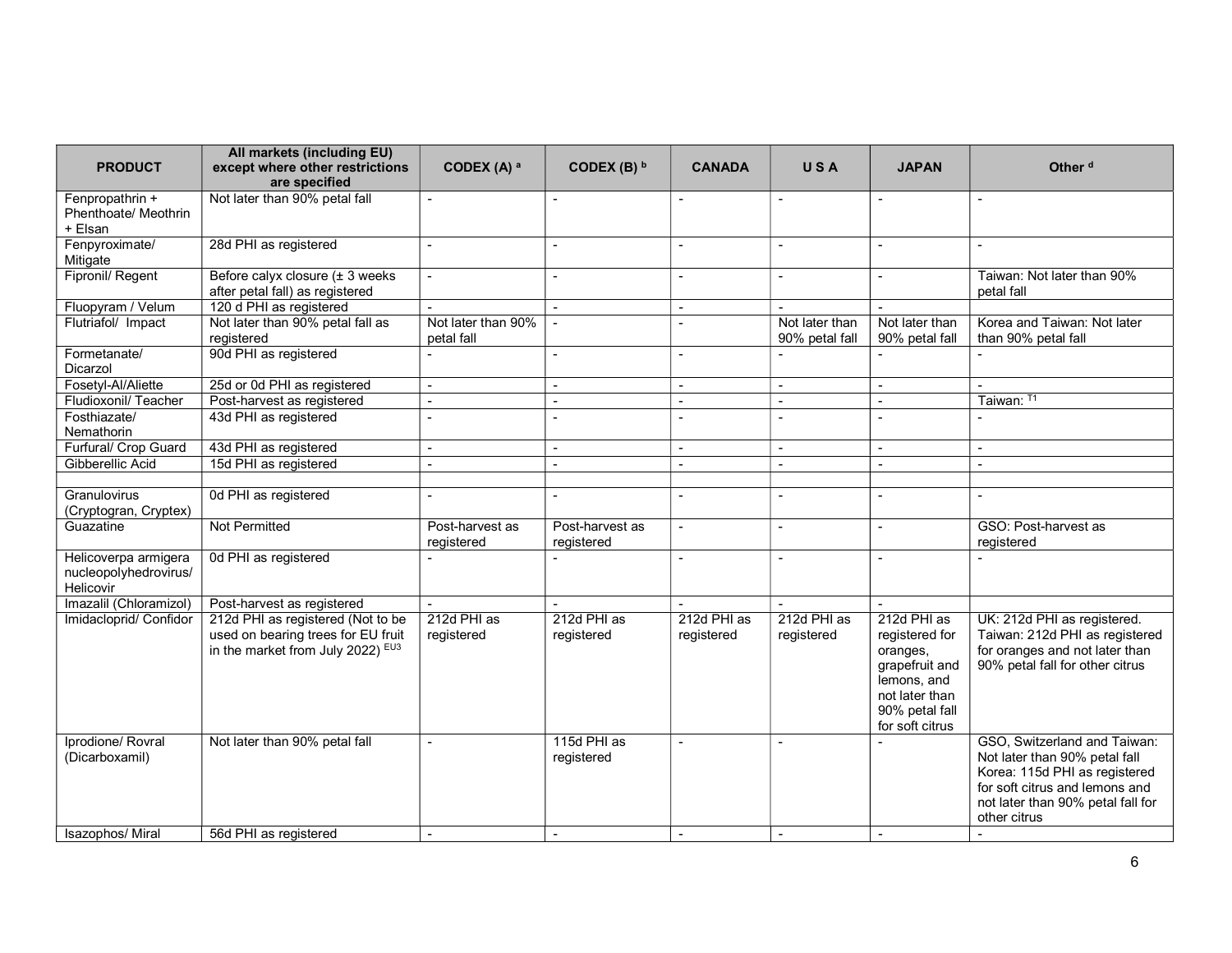| <b>PRODUCT</b>                                          | All markets (including EU)<br>except where other restrictions<br>are specified                                    | CODEX (A) a                                                                                           | CODEX (B) $b$                                                                                         | <b>CANADA</b>                                                                              | <b>USA</b>                              | <b>JAPAN</b>                            | Other <sup>d</sup>                                                                                                                                                                        |
|---------------------------------------------------------|-------------------------------------------------------------------------------------------------------------------|-------------------------------------------------------------------------------------------------------|-------------------------------------------------------------------------------------------------------|--------------------------------------------------------------------------------------------|-----------------------------------------|-----------------------------------------|-------------------------------------------------------------------------------------------------------------------------------------------------------------------------------------------|
| Kresoxim-methyl/<br>Stroby                              | 56d PHI for grapefruit & oranges.<br>Not later than 90% petal fall for<br>lemons & soft citrus                    |                                                                                                       | 56d PHI                                                                                               | 56d PHI for<br>soft citrus.<br>and not later<br>than 90%<br>petal fall for<br>other citrus | Not later than<br>90% petal fall        | 56d PHI                                 | Not later than 90% petal fall                                                                                                                                                             |
| Mercaptothion/<br>Malathion (fruit fly<br>baiting only) | Only dilute concentration, do not<br>use higher concentrations. 7d<br>PHI                                         |                                                                                                       |                                                                                                       | 14d PHI                                                                                    |                                         |                                         | Korea: 7d PHI for oranges and<br>28d PHI for other citrus.<br>Thailand: 7d PHI for oranges,<br>14d PHI for grapefruit and 28d<br>PHI for other citrus.<br>Switzerland: 28d PHI            |
| Metalaxyl M/ Ridomil<br>Gold                            | 30d PHI as registered                                                                                             |                                                                                                       |                                                                                                       |                                                                                            |                                         |                                         |                                                                                                                                                                                           |
| Methamidophos/<br>Citrimet                              | 60d PHI                                                                                                           |                                                                                                       | 21d PHI as<br>registered                                                                              | 21d PHI as<br>registered                                                                   | $\sim$                                  | $\blacksquare$                          | Korea: 21d PHI as registered                                                                                                                                                              |
| Methidathion/<br>Ultracide                              | Not later than 90% petal fall                                                                                     | 56d PHI as<br>registered for<br>mandarins and not<br>later than 90%<br>petal fall for other<br>citrus | 56d PHI as<br>registered for<br>mandarins and not<br>later than 90%<br>petal fall for other<br>citrus | 56d PHI as<br>registered                                                                   | $\overline{a}$                          | 56d PHI as<br>registered                | Korea: Not later than 90% petal<br>fall for oranges, grapefruit &<br>lemons and 56d PHI as<br>registered for soft citrus. GSO:<br>56d PHI as registered                                   |
| Methiocarb/ Mesurol                                     | Not later than the end of January                                                                                 |                                                                                                       |                                                                                                       | $\overline{a}$                                                                             |                                         | $\overline{a}$                          | Korea: 21d PHI as registered<br>for mandarins and not later than<br>the end of January for others.<br>Taiwan: Not later than 90%<br>petal fall. GSO: Not later than<br>the end of January |
| Methomvl<br>(Thiodicarb) / Lannate                      | 60d PHI for all registered usages                                                                                 | 28d PHI for all<br>registered usages                                                                  | 28d PHI for all<br>registered usages                                                                  | 28d PHI for all<br>registered<br>usages                                                    | 28d PHI for all<br>registered<br>usages | 28d PHI for all<br>registered<br>usages | GSO: 28d PHI for all registered<br>usages                                                                                                                                                 |
| Methoxyfenozide /<br>Runner                             | 30d PHI as registered                                                                                             |                                                                                                       |                                                                                                       |                                                                                            |                                         |                                         |                                                                                                                                                                                           |
| Methyl-parathion /<br>Penncap                           | Not later than 50% petal fall                                                                                     |                                                                                                       |                                                                                                       |                                                                                            |                                         |                                         |                                                                                                                                                                                           |
| <b>Mevinphos</b>                                        | 28d PHI                                                                                                           | $\overline{a}$                                                                                        | 3d PHI as<br>registered                                                                               | 3d PHI as<br>registered                                                                    | $\sim$                                  | $\blacksquare$                          | Korea: 3d PHI as registered                                                                                                                                                               |
| Orange Oil/ Pre-vam                                     | 0d PHI as registered                                                                                              |                                                                                                       |                                                                                                       |                                                                                            |                                         | $\sim$                                  | $\sim$                                                                                                                                                                                    |
| Omethoate/ Folimat                                      | Apply no more than once in a<br>season, not later than beginning<br>of December and ensure at least<br>a 150d PHI |                                                                                                       |                                                                                                       | $\overline{a}$                                                                             |                                         |                                         | $\overline{\phantom{a}}$                                                                                                                                                                  |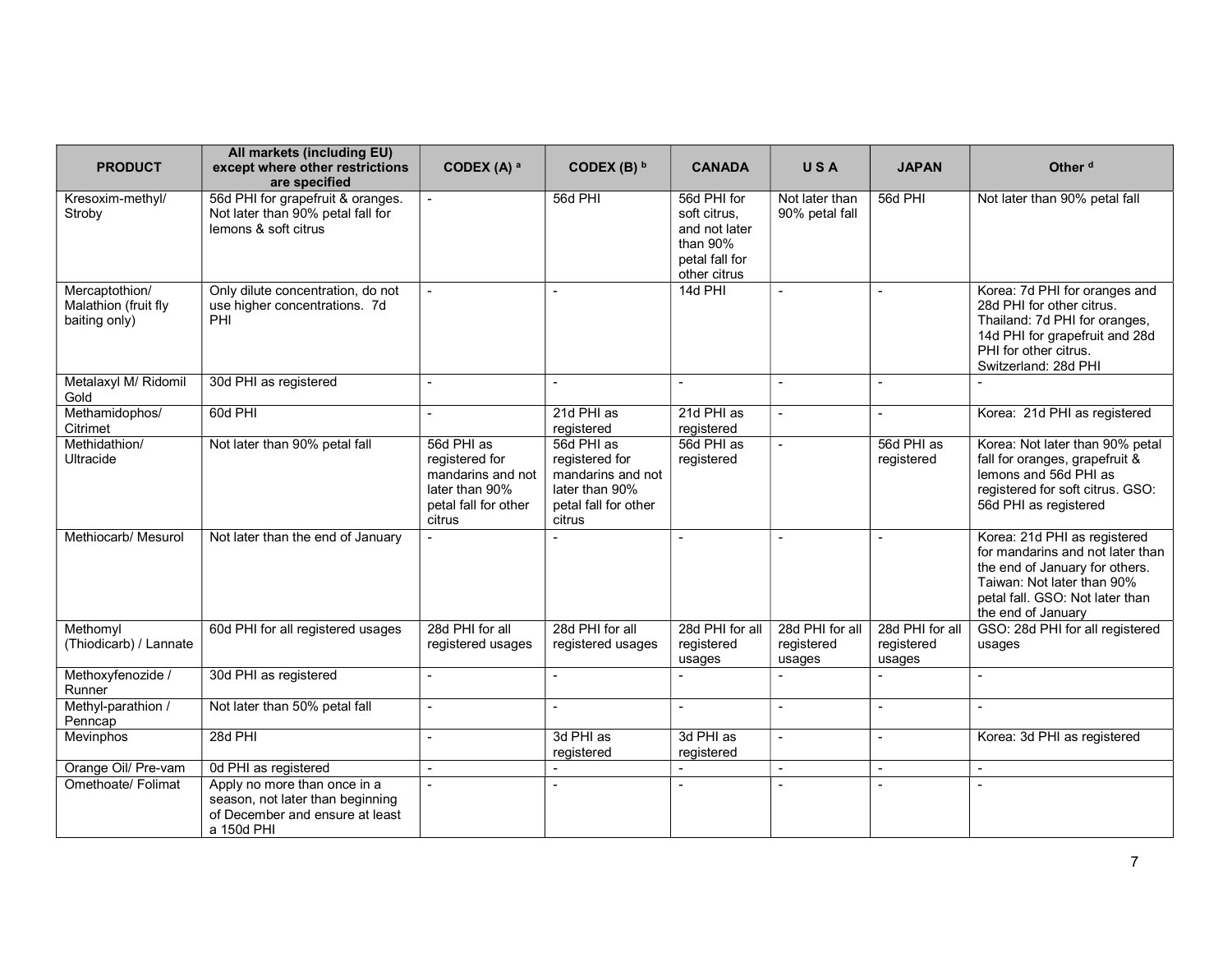| <b>PRODUCT</b>                 | All markets (including EU)<br>except where other restrictions<br>are specified                                                     | CODEX (A) a                   | CODEX (B) b                   | <b>CANADA</b>                                                                                                               | USA                              | <b>JAPAN</b>                                                                                           | Other <sup>d</sup>                                                                                                                                                              |
|--------------------------------|------------------------------------------------------------------------------------------------------------------------------------|-------------------------------|-------------------------------|-----------------------------------------------------------------------------------------------------------------------------|----------------------------------|--------------------------------------------------------------------------------------------------------|---------------------------------------------------------------------------------------------------------------------------------------------------------------------------------|
| Paecilomyces<br>lilacinus/ PL+ | 0d PHI as registered                                                                                                               |                               |                               |                                                                                                                             |                                  | $\sim$                                                                                                 |                                                                                                                                                                                 |
| Parathion/ Parathion           | Not later than 50% petal fall                                                                                                      | $\overline{a}$                |                               |                                                                                                                             |                                  | Not later than<br>4 weeks after<br>petal fall                                                          |                                                                                                                                                                                 |
| Permethrin/ Last Call          | 0d PHI as registered                                                                                                               | $\overline{a}$                |                               |                                                                                                                             |                                  |                                                                                                        |                                                                                                                                                                                 |
| Phenthoate/ Elsan              | Not later than 50% petal fall                                                                                                      | $\overline{a}$                |                               |                                                                                                                             |                                  |                                                                                                        |                                                                                                                                                                                 |
| Phosphorous acid               | 0d PHI, 14d PHI or 28d PHI as<br>registered                                                                                        | $\blacksquare$                | $\sim$                        | $\blacksquare$                                                                                                              | L.                               | $\blacksquare$                                                                                         | $\blacksquare$                                                                                                                                                                  |
| Pirimicarb/ Aphox              | 14d PHI as registered                                                                                                              | $\mathcal{L}$                 | $\overline{a}$                | Not later than<br>90% petal fall                                                                                            | Not later than<br>90% petal fall | 14d PHI as<br>registered for<br>oranges and<br>not later than<br>90% petal fall<br>for other<br>citrus | Switzerland, Singapore,<br>Vietnam: Not later than 90%<br>petal fall. South Korea: Not later<br>than 90%                                                                        |
| Prochloraz                     | Not permitted                                                                                                                      | Post-harvest as<br>registered | Post-harvest as<br>registered | $\overline{a}$                                                                                                              | $\overline{a}$                   | $\overline{a}$                                                                                         | $\overline{a}$                                                                                                                                                                  |
| Profenofos/ Selecron           | Between blossom and harvest,<br>use Selecron only once and not<br>more than 100ml/100l water at<br>not later than 50% petal fall Y |                               |                               | $\sim$                                                                                                                      | $\overline{a}$                   | $\blacksquare$                                                                                         | $\overline{\phantom{a}}$                                                                                                                                                        |
| Propiconazole /<br>Propicure   | Not permitted                                                                                                                      | Post-harvest as<br>registered | Post-harvest as<br>registered | Post-harvest<br>as registered                                                                                               | Post-harvest<br>as registered    | Post-harvest<br>as registered                                                                          | Not permitted for Hong Kong,<br>India, Vietnam, GSO countries.<br>Taiwan: Post-harvest as<br>registered for oranges, lemons<br>and grapefruit and not<br>permitted on Mandarins |
| Prothiofos/ Tokuthion          | Between blossom and harvest,<br>Prothiofos should be used only<br>once and not later than 90% petal<br>fall                        | $\blacksquare$                | $\overline{a}$                | $\blacksquare$                                                                                                              | $\overline{a}$                   | $\blacksquare$                                                                                         |                                                                                                                                                                                 |
| Pymetrozine/ Chess             | Not later than 90% petal fall                                                                                                      | $\mathbf{r}$                  | $\overline{a}$                | 42d PHI as<br>registered for<br>Oranges, Soft<br>Citrus and<br>Lemons, and<br>not later than<br>90% petal for<br>Grapefruit | $\sim$                           |                                                                                                        | $\overline{a}$                                                                                                                                                                  |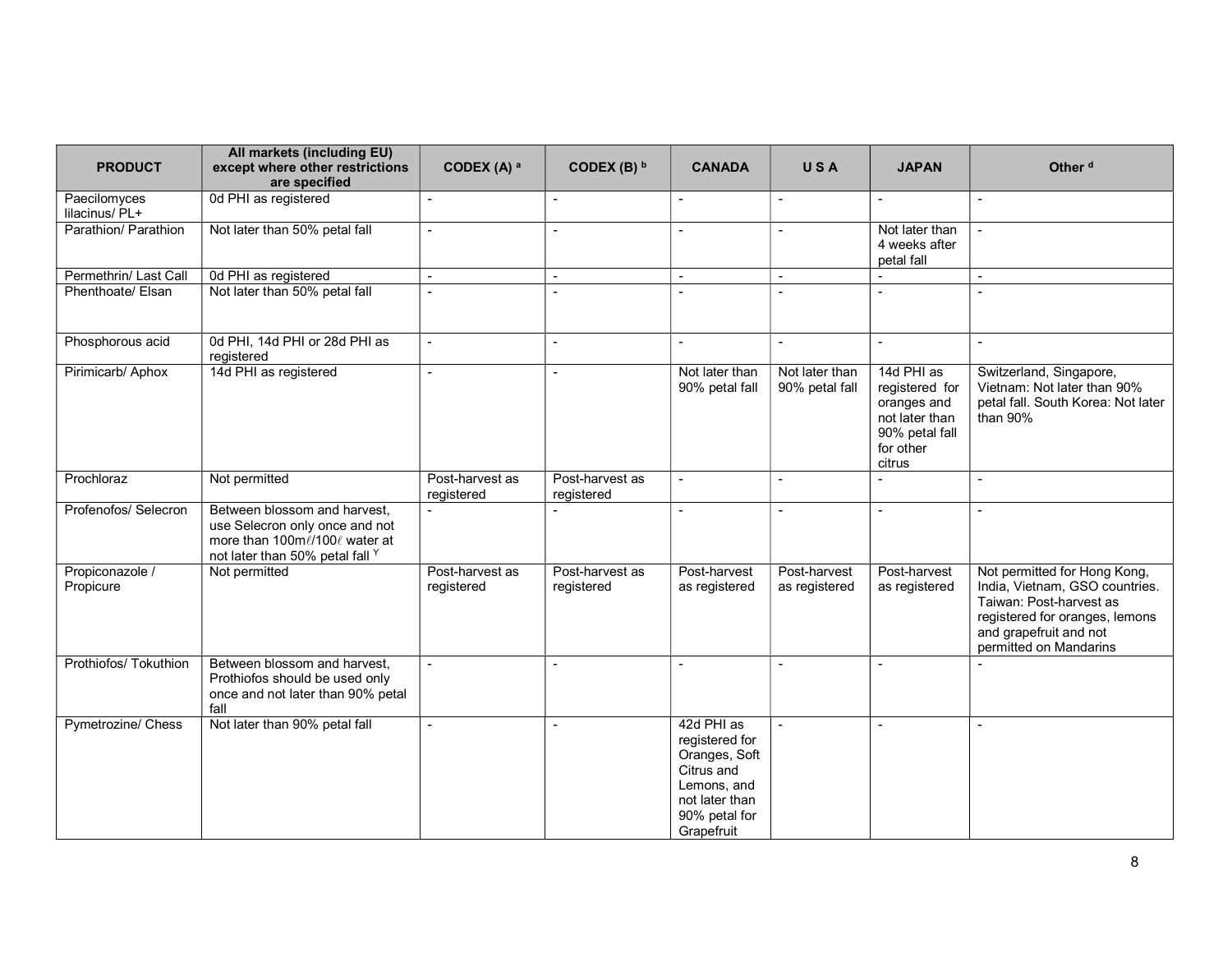| <b>PRODUCT</b>                                 | All markets (including EU)<br>except where other restrictions<br>are specified                        | CODEX (A) a                                                                                                      | CODEX (B) b                      | <b>CANADA</b>                                                                                         | <b>USA</b>                                                                                            | <b>JAPAN</b>            | Other <sup>d</sup>                                                                                                                                                                            |
|------------------------------------------------|-------------------------------------------------------------------------------------------------------|------------------------------------------------------------------------------------------------------------------|----------------------------------|-------------------------------------------------------------------------------------------------------|-------------------------------------------------------------------------------------------------------|-------------------------|-----------------------------------------------------------------------------------------------------------------------------------------------------------------------------------------------|
| Pyraclostrobin/<br>Cabrio                      | 45d PHI as registered                                                                                 | $\overline{a}$                                                                                                   |                                  |                                                                                                       |                                                                                                       | $\sim$                  | Taiwan: Not later than 90%<br>petal fall for Soft citrus and 45d<br>PHI as registered for other<br>citrus                                                                                     |
| Pyrethrin (incl natural<br>Pyrethrum) / Erador | 2d PHI as registered                                                                                  | Not later than 90%<br>petal fall                                                                                 | Not later than 90%<br>petal fall | 2d PHI as<br>registered for<br>oranges and<br>not later than<br>90% petal fall<br>for other<br>citrus | 2d PHI as<br>registered for<br>oranges and<br>not later than<br>90% petal fall<br>for other<br>citrus |                         | China and Taiwan: Not later<br>than 90% petal fall                                                                                                                                            |
| Pyrimethanil /<br>Philabuster                  | Post-harvest as registered. Do not<br>use in HOT water bath.                                          | Post-harvest as<br>registered. Do not<br>use in HOT water<br>bath and not<br>recommended for<br>wax application. |                                  |                                                                                                       |                                                                                                       |                         | Korea and Taiwan: Post-<br>harvest as registered. Do not<br>use in HOT water bath and not<br>recommended for wax<br>application                                                               |
| Pyriproxyfen/<br><b>Nemesis</b>                | 90d PHI as registered                                                                                 |                                                                                                                  |                                  |                                                                                                       |                                                                                                       |                         | Switzerland: 120d PHI Taiwan:<br>90d PHI as registered for<br>oranges and soft citrus and not<br>later than 90% petal fall for<br>other citrus. South Korea: Not<br>later than 90% petal fall |
| Sodium ortho-phenyl-<br>phenol                 | Post-harvest as registered                                                                            |                                                                                                                  |                                  | $\overline{\phantom{a}}$                                                                              | $\overline{a}$                                                                                        |                         | Taiwan: Not permitted on Soft<br>Citrus. South Korea: Not<br>permitted                                                                                                                        |
| Spinetoram/ Delegate                           | 14d PHI for grapefruit and lemons<br>and 7d PHI as registered of other<br>citrus                      | 7d PHI as<br>registered for<br>oranges and soft<br>citrus and 14d PHI<br>for other citrus                        | $\sim$                           | 7d PHI as<br>registered                                                                               | 7d PHI as<br>registered                                                                               | 7d PHI as<br>registered | 7d PHI as registered                                                                                                                                                                          |
| Spinosad/<br>(Tracer/GF120)                    | 1d PHI as registered for fruit fly<br>baiting (GF120), but 28d PHI for<br>other applications (Tracer) | $\overline{a}$                                                                                                   | $\overline{a}$                   | $\overline{a}$                                                                                        | $\overline{a}$                                                                                        | $\overline{a}$          | $\sim$                                                                                                                                                                                        |
| Spirodiclofen/ Envidor                         | 14d PHI as registered                                                                                 |                                                                                                                  |                                  |                                                                                                       |                                                                                                       |                         |                                                                                                                                                                                               |
| Spirotetramat/<br>Movento                      | 60d PHI as registered                                                                                 | $\overline{a}$                                                                                                   |                                  |                                                                                                       | ÷                                                                                                     |                         | $\blacksquare$                                                                                                                                                                                |
| Sulfoxaflor (Isoclast) /<br>Closer             | 21d PHI as registered                                                                                 |                                                                                                                  |                                  |                                                                                                       |                                                                                                       |                         |                                                                                                                                                                                               |
| Sulphur                                        | 0d PHI as registered                                                                                  | $\overline{\phantom{a}}$                                                                                         | $\sim$                           | $\blacksquare$                                                                                        | $\overline{\phantom{a}}$                                                                              |                         | $\blacksquare$                                                                                                                                                                                |
| Tartar emetic/ Tartox                          | 30d PHI as registered                                                                                 | $\mathbf{r}$                                                                                                     | $\sim$                           | $\overline{\phantom{a}}$                                                                              | $\sim$                                                                                                | $\sim$                  | $\overline{\phantom{a}}$                                                                                                                                                                      |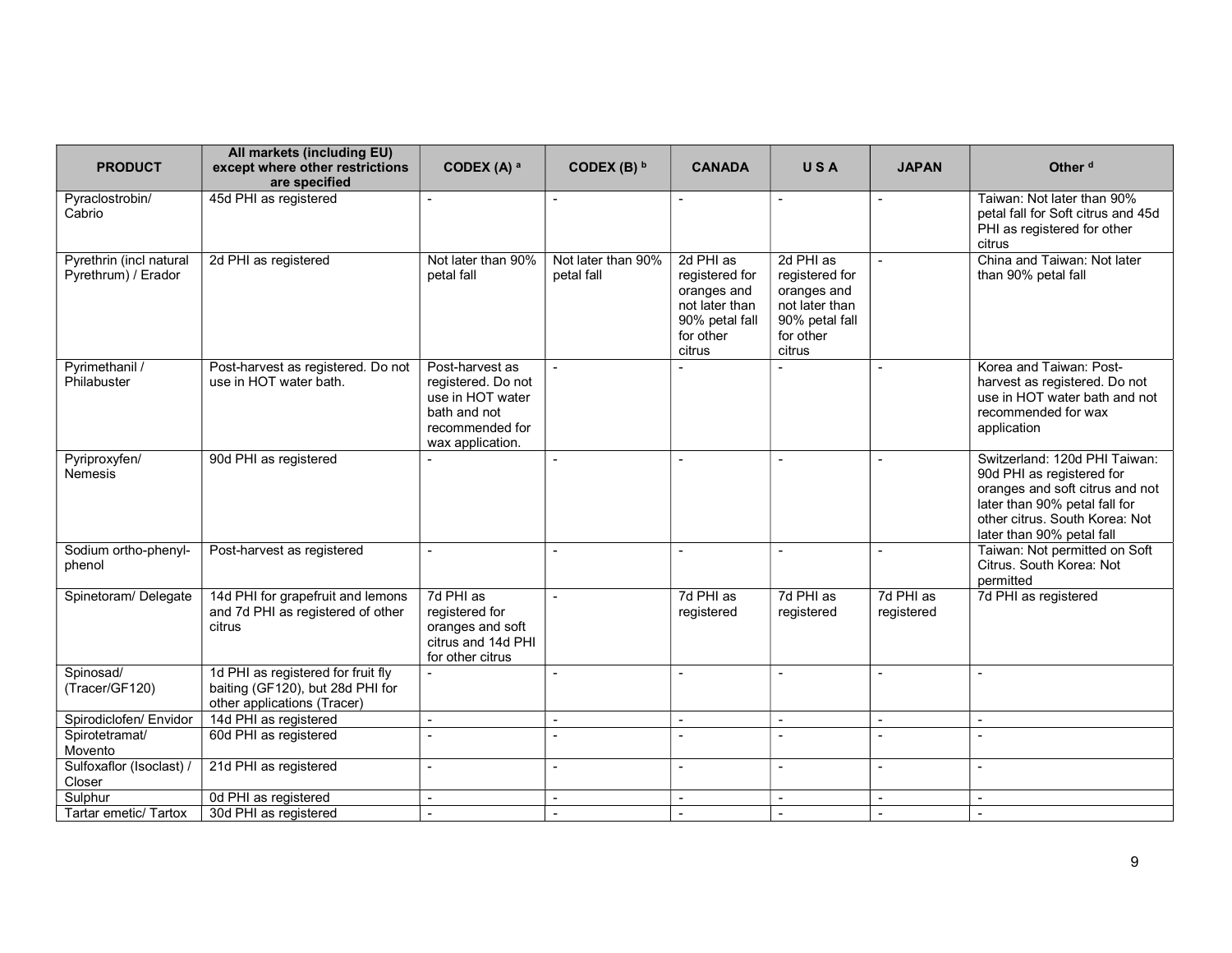| <b>PRODUCT</b>               | All markets (including EU)<br>except where other restrictions                                                                    | CODEX $(A)$ <sup>a</sup> | CODEX (B) $b$            | <b>CANADA</b>            | USA                      | <b>JAPAN</b>             | Other <sup>d</sup>                                                                                         |
|------------------------------|----------------------------------------------------------------------------------------------------------------------------------|--------------------------|--------------------------|--------------------------|--------------------------|--------------------------|------------------------------------------------------------------------------------------------------------|
|                              | are specified                                                                                                                    |                          |                          |                          |                          |                          |                                                                                                            |
| Tau-fluvalinate/             | Not later than mid-November as                                                                                                   |                          |                          |                          |                          |                          | $\blacksquare$                                                                                             |
| Klartan                      | registered                                                                                                                       |                          |                          |                          |                          |                          |                                                                                                            |
| Tebuconazole/                | Not later than 90% petal fall as                                                                                                 |                          |                          |                          |                          |                          |                                                                                                            |
| Folicur                      | registered                                                                                                                       |                          |                          |                          |                          |                          |                                                                                                            |
| Temephos/ Abate              | 200d PHI                                                                                                                         |                          |                          | $\overline{\phantom{a}}$ | $\overline{a}$           | $\overline{\phantom{a}}$ | $\overline{\phantom{a}}$                                                                                   |
| Terbufos/ (AC92-100,         | 30d PHI as registered and not to                                                                                                 |                          |                          |                          |                          |                          | $\sim$                                                                                                     |
| Counter)                     | be used between December and 1<br>April                                                                                          |                          |                          |                          |                          |                          |                                                                                                            |
| <b>Tetradifon/ Tedion</b>    | Not later than 90% petal fall                                                                                                    | $\overline{a}$           | 15d PHI                  | 15d PHI                  | Not<br>Permitted         | 15d PHI                  | Switzerland: Not later than 90%<br>petal fall. Korea: 15d PHI for<br>soft citrus and not later than<br>90% |
| Thiabendazole                | Post-harvest as registered                                                                                                       |                          |                          | $\sim$                   | $\overline{\phantom{a}}$ | $\sim$                   |                                                                                                            |
| Thiacloprid/ Calypso         | No later than 3 weeks after petal-<br>fall                                                                                       |                          |                          |                          |                          | $\overline{a}$           | $\sim$                                                                                                     |
| Thiophanate-methyl/          | Not later than 90% petal fall                                                                                                    | $\overline{a}$           | 14d PHI as               | 14d PHI as               | Not later than           | 14d PHI as               | $\sim$                                                                                                     |
| Topsin                       |                                                                                                                                  |                          | registered               | registered               | 90% petal fall           | registered               |                                                                                                            |
| <b>Trichlorfon/ Dipterex</b> | 28d PHI as registered                                                                                                            | $\sim$                   | 10d PHI as               |                          |                          |                          | Korea: 10d PHI as registered                                                                               |
|                              |                                                                                                                                  |                          | registered               |                          |                          |                          | for Soft Citrus and 28d PHI for<br>other citrus                                                            |
| Trifloxystrobin/ Flint       | 76d PHI as registered                                                                                                            |                          |                          |                          |                          | $\overline{\phantom{a}}$ | Taiwan: Not later than 90%<br>petal fall for soft citrus and 76d<br>PHI as registered for other<br>citrus  |
| Triflumuron/ Alsystin        | Not later than 90% petal fall                                                                                                    | $\blacksquare$           | 30d PHI as<br>registered | 60d PHI                  | Not permitted            | $\sim$                   |                                                                                                            |
| Uniconazole/Tips<br>Plus     | 135d PHI as registered                                                                                                           |                          |                          |                          |                          |                          |                                                                                                            |
| $2,4-D$                      | Post-harvest: Not more than                                                                                                      | $\sim$                   |                          |                          |                          | Pre-harvest              | Korea: Not permitted on                                                                                    |
|                              | 250ppm in a packhouse treatment<br>and not more than 250ppm in a<br>pre-degreening drench. Pre-<br>harvest: 7d PHI as registered |                          |                          |                          |                          | as registered            | oranges, soft citrus and<br>grapefruit. China: °                                                           |
| 3,5,6 TPA / Maxim            | 120d PHI as registered                                                                                                           |                          |                          |                          |                          |                          |                                                                                                            |

PHI = Pre-harvest interval. - = as for "all markets", that is no additional restrictions apply.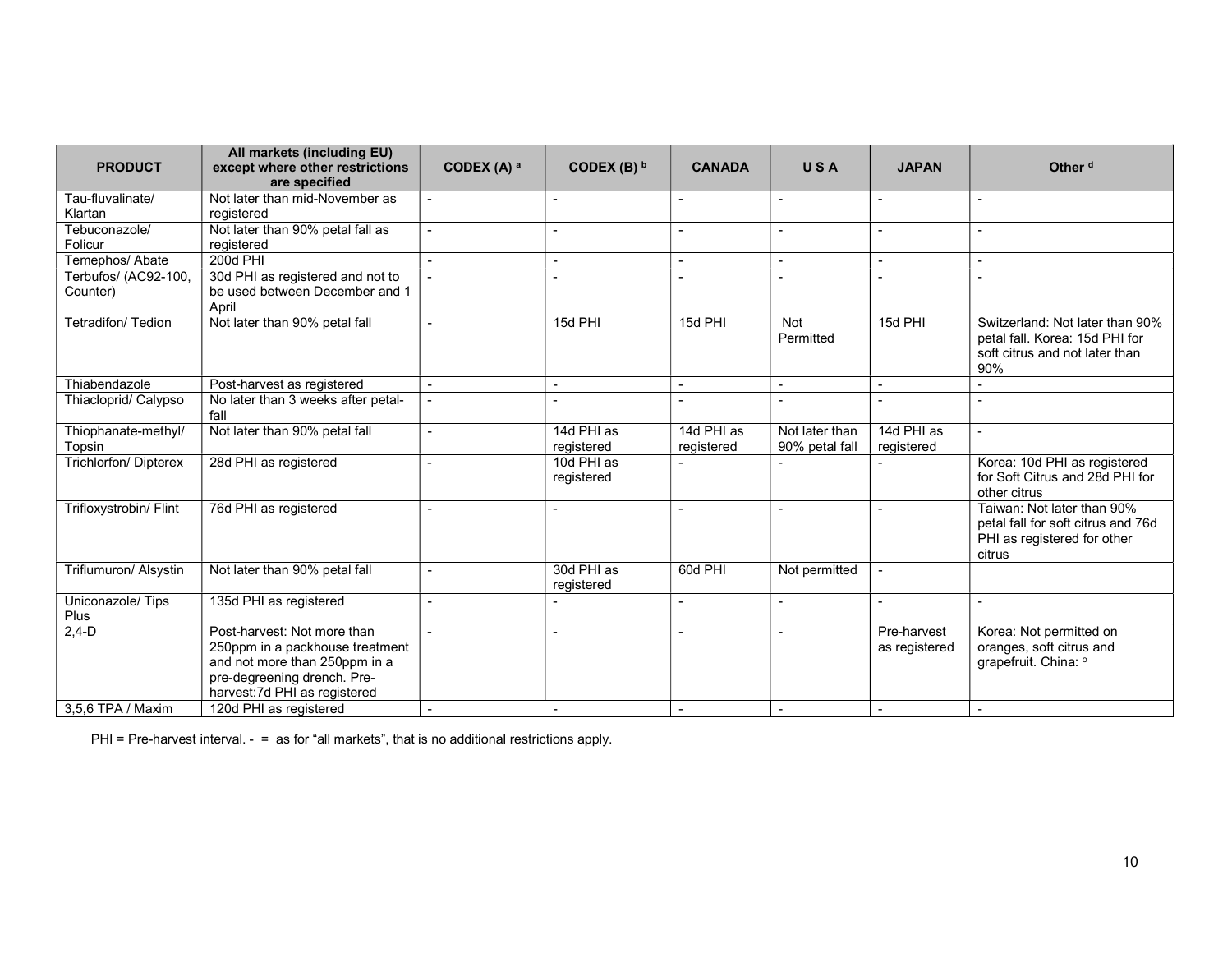# SUMMARY TABLE OF RESIDUE TOLERANCES

| <b>Chemical</b>                                                  | <b>RSA</b>                 | <b>General</b><br>export<br>tolerance | <b>Codex</b>                  | Canada                           | <b>USA</b>                                                  | Japan                                 | Korea                                         |
|------------------------------------------------------------------|----------------------------|---------------------------------------|-------------------------------|----------------------------------|-------------------------------------------------------------|---------------------------------------|-----------------------------------------------|
| Acephate                                                         | 0.2                        | 0.01                                  | None                          | 0.1                              | None                                                        | None                                  | 5.013                                         |
| Acetamiprid                                                      | 0.5                        | 0.5                                   | 1.0                           | 0.5                              | 1.0                                                         | 2.0                                   | 0.5                                           |
| Acrinathrin                                                      | None <sup>n</sup>          | 0.02                                  | None                          | 0.1                              | None                                                        | 0.01                                  | 1.013                                         |
| Amitraz                                                          | 0.2                        | 0.05                                  | 0.5 <sup>7</sup>              | 0.1                              | None                                                        | 0.5, 0.9 <sup>7</sup>                 | $0.57$ ,<br>$0.2$ 13, 19, 20                  |
| Avermectin                                                       | 0.01                       | 0.01                                  | 0.02                          | 0.02                             | 0.02                                                        | 0.1                                   | $0.02$ 13                                     |
| Azadirachtin                                                     | None                       | 0.01                                  | None                          | 0.1                              | Exempt                                                      | Exempt                                | None                                          |
| Azinphos-methyl                                                  | 2.0                        | 0.01                                  | 1.0                           | 2.0                              | None                                                        | 0.01                                  | 1.0, 2.0 $13$                                 |
| Azoxystrobin                                                     | $0.5(10.0)$ <sup>n</sup> ) | 10.0                                  | 15.0                          | 15.0                             | 15.0                                                        | 10.0                                  | 10.0                                          |
| <b>Bacillus thuringiensis</b>                                    | None                       | None                                  | None                          | None                             | None                                                        | None                                  | None                                          |
| Bromopropylate                                                   | 3.0 <sup>n</sup>           | 0.01                                  | 2.0                           | 2.0                              | None                                                        | 2.0                                   | 0.01                                          |
| Buprofezin                                                       | 0.05                       | 0.01                                  | 1.0                           | $0.1 \frac{19,20}{19,20}$<br>4.0 | 4.0                                                         | $2.07$ , 1.0 <sup>13</sup> ,<br>3.011 | $2.5$ 7,20, 0.313                             |
| Cadusafos                                                        | 0.05                       | 0.01                                  | None                          | 0.1                              | None                                                        | 0.01                                  | None                                          |
| Carbendazim                                                      | 5.0                        | $0.2^{7,19}$<br>$0.7^{13,20}$         | 1.0 <sup>7</sup>              | 10.0                             | None                                                        | $7.0^{19,20}$ ,<br>$3.0^{11}$         | $0.01$ 7, 19, 13<br>0.720                     |
| Chinomethionat                                                   | 0.5                        | 0.01                                  | None                          | 0.1                              | None                                                        | 0.7                                   | 0.5                                           |
| Chlorfenapyr                                                     | 0.01                       | 0.01                                  | $0.8^{20}$ , 1.5 <sup>7</sup> | 0.1                              | 0.01                                                        | 2.0, 0.3 $13$                         | $1.0^{13}$ , 0.7 <sup>7</sup><br>$1.0^{6,20}$ |
| Chlorantraniliprole                                              | 0.5                        | $0.5$ (0.01) $9$                      | 0.7                           | 0.7                              | 1.4                                                         | 0.7                                   | $1.0^{13}0.6^{6}$                             |
| Chlorpyrifos                                                     | 0.3                        | 0.01                                  | 1.0                           | 1.0                              | 0.01                                                        | 1.0                                   | 1.0                                           |
| Clothianidin                                                     | 0.01                       | 0.01                                  | 0.07                          | 0.1                              | $0.07$ US1                                                  | 2.0                                   | 1.0 <sup>13</sup><br>0.377, 20                |
| Copper                                                           | 20.0                       | 20.0                                  | None                          | 50.0                             | Exempt                                                      | Exempt                                | None                                          |
| Cyantraniliprole                                                 | 1.0 <sup>n</sup>           | 0.9                                   | 0.7                           | 0.7                              | 0.7                                                         | 0.7                                   | 0.7                                           |
| Cyhexatin<br>(Azocylotin)                                        | 2.0                        | 0.01, 0.2 <sup>7</sup>                | 0.27                          | 0.1                              | Not<br>permitted                                            | Not<br>permitted                      | $2.0, 1.0$ <sup>13</sup>                      |
| Cypermethrin                                                     | 0.2                        | 0.2                                   | 0.3                           | 1.0                              | None, 0.35,<br>0.5 <sup>19</sup> , 0.3 <sup>7</sup><br>20 c | 2.0                                   | 0.3                                           |
| Dichlorprop                                                      | 0.3 <sup>n</sup>           | 0.3                                   | None                          | 0.1                              | None                                                        | 0.2                                   | 0.01                                          |
| Dichlorvos                                                       | 0.1                        | 0.01                                  | None                          | 0.1                              | None                                                        | 0.2                                   | $0.2^{\;13}$                                  |
| Dicofol                                                          | 5.0                        | 0.02                                  | None                          | 0.1                              | None                                                        | 5.0                                   | 1.0 <sup>6</sup>                              |
| Difenoconazole                                                   | 0.05                       | 0.05                                  | 0.6                           | 0.8                              | 0.6                                                         | 0.6                                   | $0.66$ , 1.0 <sup>13</sup>                    |
| Dimethoate                                                       | 2.0                        | 0.01                                  | 5.0                           | 1.5                              | $2.0\,$                                                     | 2.0                                   | 2.0                                           |
| Dimethyl Didecyl<br>ammonium Chloride                            | 6.0                        | 0.1                                   | None                          | 0.1                              | Exempt                                                      | Not<br>permitted k                    | None                                          |
| Dithiocarbamate                                                  | 3.0                        | 3.0                                   | $2.07$ , 10.0 <sup>13</sup>   | 0.1                              | None <sup>11</sup> ,<br>10.013                              | 2.0 <sup>11</sup><br>$10.01^{3}$      | $5.0$ $13, 20$<br>$0.01^{7,19}$               |
| (E)-8-Dodecen-1-yl<br>$acetate + (Z)-8-$<br>Dodecen-1-yl acetate | None                       | None                                  | None                          | None                             | Exempt                                                      | None                                  | None                                          |
| <b>Emamectin Benzoate</b>                                        | 0.01                       | 0.01                                  | None                          | None                             | None                                                        | None                                  | $0.05$ $7, 13, 20$                            |
| Endosulfan h                                                     | 0.05                       | 0.05                                  | None                          | 0.1                              | None                                                        | 0.5                                   | $0.1 \frac{19}{20}$<br>None <sup>7,13</sup>   |
| Ethephon                                                         | 2.0                        | 0.05                                  | None                          | 1.0                              | None                                                        | 2.0                                   | None                                          |
| Ethoprophos                                                      | 0.05                       | 0.01                                  | None                          | 0.1                              | None                                                        | 0.005                                 | None                                          |
| Etoxazole                                                        | 0.2                        | 0.1                                   | 0.1                           | 0.1                              | 0.1 <sup>6</sup>                                            | $0.7, 0.5$ <sup>13</sup>              | 0.5 <sup>13</sup>                             |
| Fenamiphos                                                       | 0.05                       | 0.02                                  | None                          | 0.1                              | None                                                        | 0.2                                   | 0.5 <sup>6</sup>                              |
| Fenazaquin                                                       | 0.05                       | 0.05                                  | None                          | 0.1                              | 0.4                                                         | 0.01                                  | 0.4                                           |
| Fenbutatin-oxide<br>(Hexakis)                                    | 1.0                        | 0.01                                  | 5.0                           | 2.0                              | 20.0                                                        | 5.0                                   | 5.0                                           |
| Fenpropathrin                                                    | 0.5                        | 0.5 <sup>f</sup>                      | 2.0                           | 2.0                              | 2.0                                                         | 5.0                                   | 2.0                                           |
| Fenpyroximate                                                    | 0.2                        | 0.2                                   | 0.6                           | $1.0$                            | 1.0                                                         | 1.0                                   | 0.7                                           |
| Fipronil                                                         | 0.05                       | 0.005                                 | None                          | 0.1                              | None                                                        | 0.01                                  | $0.05$ $13$                                   |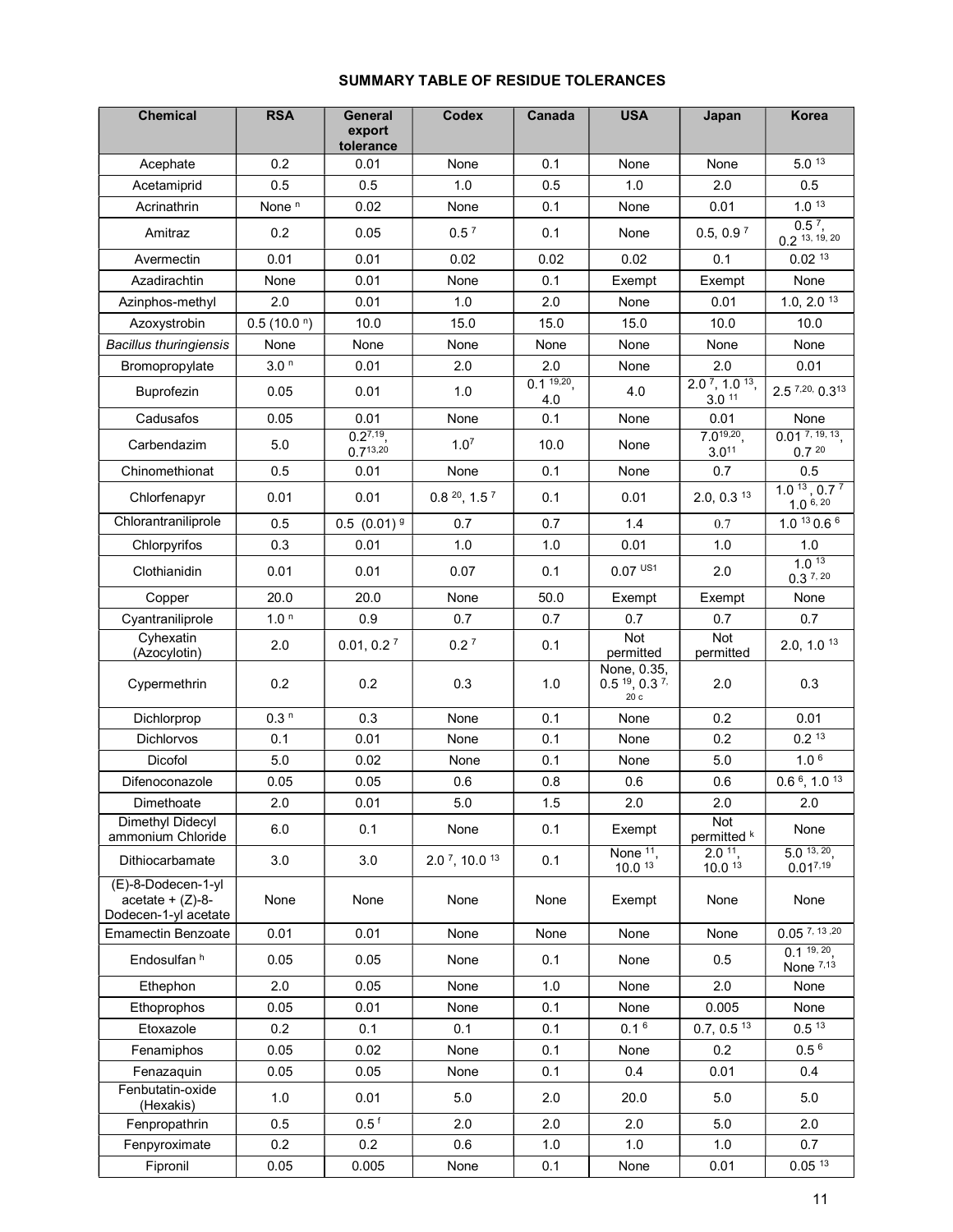| <b>Chemical</b>                              | <b>RSA</b>       | <b>General</b><br>export<br>tolerance | <b>Codex</b>                                | Canada                                             | <b>USA</b>                           | Japan                                 | Korea                                        |
|----------------------------------------------|------------------|---------------------------------------|---------------------------------------------|----------------------------------------------------|--------------------------------------|---------------------------------------|----------------------------------------------|
| Fludioxonil                                  | 10.0             | 10.0                                  | 10.0                                        | 10.0                                               | 10.0                                 | 10.0                                  | 10.0                                         |
| Fluopyram                                    | 0.01             | 0.01                                  | $0.4^{19}$ , 0.6 $^{7, 13}$ ,<br>$1.0^{20}$ | 1.0                                                | 1.0                                  | 1.0                                   | 1.0 <sup>6</sup>                             |
| Flutriafol                                   | 0.1              | 0.01                                  | None                                        | 0.1                                                | None                                 | 0.01                                  | 2.077,20                                     |
| Formetanate                                  | 0.5              | 0.01                                  | None                                        | $0.4^{19}$<br>0.97<br>0.0920<br>0.03 <sup>13</sup> | $1.5^{7,19}$ ,<br>$0.620$ , $0.0310$ | 2.077, 19<br>$0.6^{20}$ , 0.03        | None                                         |
| Fosetyl-Al                                   | 50.0             | 50.0                                  | 207.5013                                    | 9.0                                                | None                                 | 150.0                                 | $0.05$ <sup>19, 20</sup><br>4.0 <sup>7</sup> |
| Fosthiazate                                  | 0.1              | 0.02                                  | None                                        | 0.1                                                | None                                 | 0.01                                  | None                                         |
| Furfural                                     | 1.0 <sup>n</sup> | 1.0                                   | None                                        | None                                               | None                                 | None                                  | None                                         |
| Gibberellic Acid                             | Exempt           | Exempt                                | None                                        | 0.1                                                | Exempt                               | 0.2                                   | None                                         |
| Granulovirus                                 | None             | None                                  | None                                        | None                                               | None                                 | None                                  | None                                         |
| Guazatine                                    | 5.0              | 0.05                                  | 5.0                                         | 0.1                                                | None                                 | None                                  | None                                         |
| Helicoverpa armigera<br>nucleopolyhedrovirus | None             | None                                  | None                                        | None                                               | None                                 | None                                  | None                                         |
| Imazalil<br>(Chloramizol)                    | 5.0              | 4.077, 19<br>$5.0$ 13, 20             | 5.0, 8.0 $^7$ ,<br>15.0 20                  | 5.0                                                | 10.0                                 | 5.0                                   | 15.0                                         |
| Imidacloprid                                 | 0.5              | 0.5<br>$(0.01)$ EU3                   | 1.0                                         | 1.0                                                | 0.7                                  | $0.76$ , 0.3 <sup>13</sup>            | 0.7                                          |
| Iprodione                                    | 1.0              | 0.01                                  | None                                        | 0.1                                                | None                                 | 10.0                                  | 7.0 20, 2.0 13                               |
| Isazophos                                    | 0.02             | 0.01                                  | None                                        | 0.1                                                | None                                 | 0.01                                  | None                                         |
| Kresoxim-methyl                              | 0.5              | $0.01, 0.5$ <sup>7,19</sup>           | 0.5719                                      | $0.1$ , $9.0$ <sup>13</sup>                        | None                                 | 10.0                                  | 2.0 <sup>13</sup>                            |
| Mercaptothion                                | 4.0              | 2.0                                   | 7.0                                         | 0.1                                                | 8.0                                  | 7.0                                   | 4.0 7, None<br>11                            |
| Metalaxyl M<br>(Mefenoxam)                   | 0.5              | 0.5                                   | 5.0                                         | 5.0                                                | 1.0                                  | 0.7                                   | None                                         |
| Methamidophos                                | 0.2              | 0.01                                  | None                                        | 0.1                                                | None                                 | 1.0                                   | $0.2^{\;13}$                                 |
| Methidathion                                 | 2.0              | 0.02                                  | 5.013                                       | 2.0                                                | None                                 | 5.0                                   | 0.01                                         |
| Methiocarb                                   | 0.1              | 0.03                                  | None                                        | 0.1                                                | None                                 | 0.05                                  | $0.03, 0.5$ <sup>13</sup>                    |
| Methomyl<br>(Thiodicarb)                     | 0.2              | 0.01                                  | 1.0                                         | 1.0                                                | 2.0                                  | 10.0                                  | $0.7^{13}$                                   |
| Methoxyfenozide                              | 0.5 <sup>n</sup> | 0.5                                   | 2.0                                         | 10.0                                               | 3.0                                  | 3.0                                   | 1.0 <sup>13</sup> , 3.0                      |
| Methyl-parathion                             | 1.0              | 0.01                                  | None                                        | 0.1                                                | None                                 | 0.2                                   | None                                         |
| Mevinphos                                    | 0.1              | 0.01                                  | None                                        | 0.2                                                | None                                 | 0.01                                  | 0.01                                         |
| Orange Oil                                   | Exempt           | None                                  | None                                        | None                                               | None                                 | Exempt                                | None                                         |
| Omethoate                                    | 2.0              | 0.01                                  | None                                        | 0.1                                                | None                                 | 1.0                                   | 0.01                                         |
| Parathion                                    | 0.5              | 0.05                                  | None                                        | 0.1                                                | None                                 | 0.5                                   | None                                         |
| Permethrin                                   | 0.01             | 0.01                                  | 0.5                                         | 0.1                                                | None                                 | 5.0                                   | 0.5                                          |
| Phenthoate                                   | 1.0              | 0.01                                  | None                                        | 0.1                                                | None                                 | $2.0\frac{20}{7}$ , 5.0 <sup>11</sup> | 1.0, 2.0 $20$                                |
| Phosphorous acid                             | 50.0             | 15.0                                  | None                                        | 0.1                                                | Exempt                               | 150                                   | None                                         |
| Pirimicarb<br>Paecilomyces                   | 0.5              | 0.5                                   | 3.0                                         | 0.1                                                | None                                 | 0.05, 0.5 <sup>7</sup>                | None                                         |
| lilacinus                                    | None             | None                                  | None                                        | None                                               | None                                 | 0.01                                  | None                                         |
| Prochloraz                                   | 2.0              | 0.03                                  | 10.0                                        | 0.1                                                | None                                 | 0.01                                  | 1.013                                        |
| Procymidone                                  | 0.2              | 0.01                                  | None                                        | 0.1                                                | None                                 | 0.01                                  | None                                         |
| Profenofos                                   | 1.0              | 0.01                                  | None                                        | 0.1                                                | None                                 | 0.01                                  | None                                         |
| Propiconazole                                | 6.0              | 0.01                                  | 10.0, 4.0 19                                | 8.0                                                | 8.0                                  | 8.0                                   | 8.0                                          |
| Prothiofos                                   | 0.05             | 0.01                                  | None                                        | 0.1                                                | None                                 | 0.01                                  | $0.2^{\;13}$                                 |
| Pymetrozine                                  | 0.3 <sup>n</sup> | 0.02                                  | None                                        | None,<br>$0.2$ 7, 13, 20                           | None                                 | None                                  | $0.3$ 13, 20                                 |
| Pyraclostrobin                               | $0.5(0.1)^n$     | $0.5(0.1)^n$                          | 2.0                                         | 2.0                                                | 2.0                                  | 2.0                                   | 2.0                                          |
| Pyrethrins (incl<br>Pyrethrum)               | 1.0              | 1.0                                   | 0.05                                        | 1.0 <sup>2</sup>                                   | 1.0 <sup>2</sup>                     | 1.0                                   | 1.0                                          |
| Pyrimethanil                                 | 10.0             | 8.0                                   | $7.0\,$                                     | 10.0                                               | 10.0                                 | 10.0                                  | $1.0^{13}$ , $7.0^{51}$                      |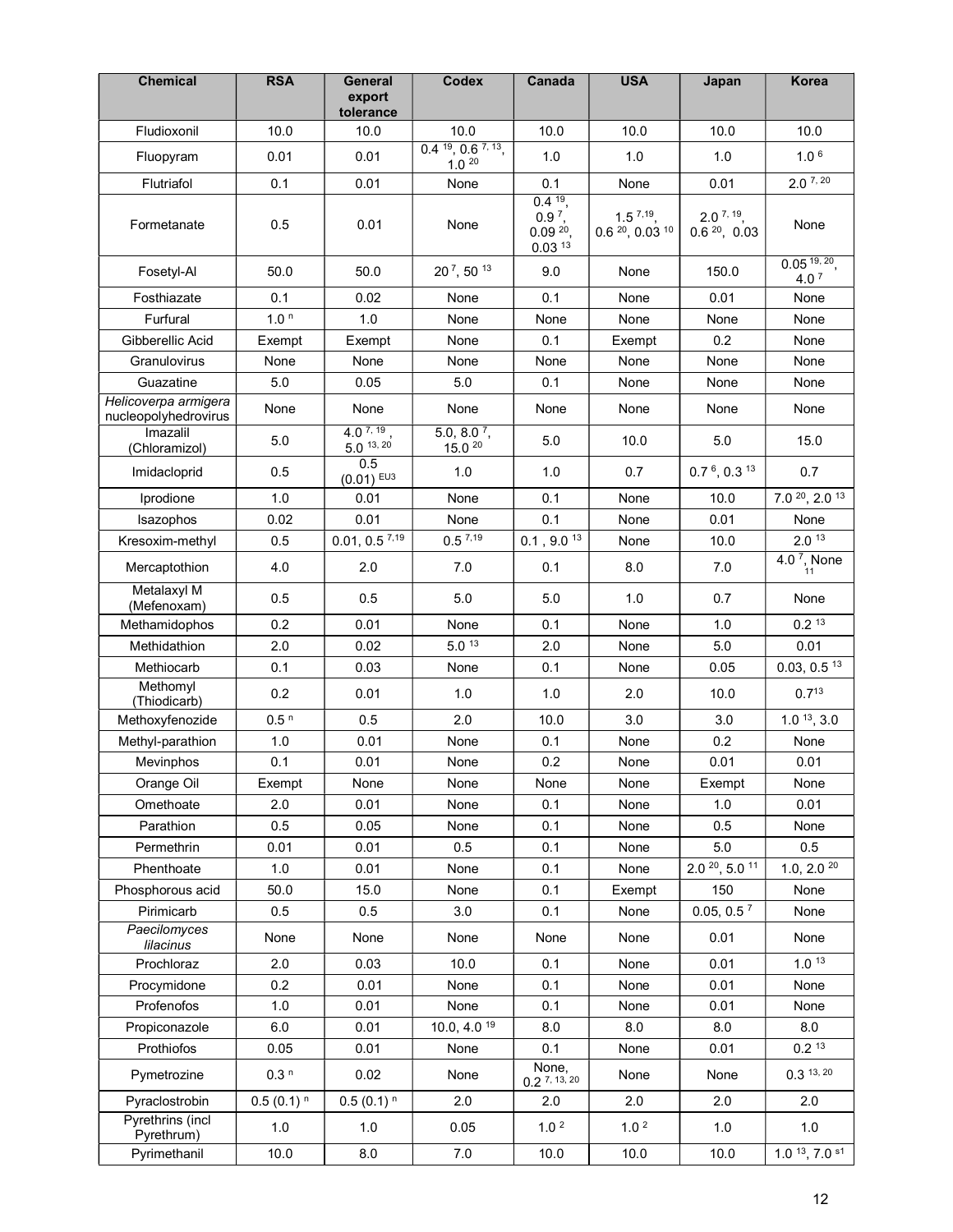| <b>Chemical</b>             | <b>RSA</b>        | <b>General</b><br>export<br>tolerance                                  | <b>Codex</b>                                | Canada                            | <b>USA</b>                               | Japan                              | <b>Korea</b>                                                             |
|-----------------------------|-------------------|------------------------------------------------------------------------|---------------------------------------------|-----------------------------------|------------------------------------------|------------------------------------|--------------------------------------------------------------------------|
| Pyriproxyfen                | 0.2               | 0.2                                                                    | 0.5                                         | 0.5                               | 0.5                                      | 2.0                                | $0.7^{13}$<br>None <sup>11</sup>                                         |
| SOPP                        | 10.0              | 10.0                                                                   | 10.0                                        | 10.0                              | 10.0                                     | 10.0                               | None                                                                     |
| Spinetoram                  | 0.05              | $0.02$ <sup>19, 20</sup> ,<br>$0.077$ .<br>$0.15^{13}$ EU <sub>4</sub> | $0.07^7$ , 0.15 <sup>13</sup>               | 0.3                               | 0.3                                      | 0.7                                | $0.5^{13}$ , 0.057                                                       |
| Spinosad                    | 0.05              | 0.05                                                                   | 0.3                                         | 0.3                               | 0.3                                      | 0.3                                | 0.3                                                                      |
| Spirodiclofen               | 0.01              | 0.01                                                                   | 0.4                                         | 0.5                               | 0.5                                      | 2.0                                | 2.0 <sup>13</sup> , 0.4                                                  |
| Spirotetramat               | 1.0               | 0.5                                                                    | 0.5                                         | 0.6                               | 0.6                                      | 3.0                                | $2.0\frac{20}{10}$ , 0.5                                                 |
| Sulfoxaflor                 | 0.3 <sup>n</sup>  | $0.15^{19}$ , 0.3                                                      | $0.15$ 19, 22.<br>$0.4^{20}$ , 0.8 $7^{13}$ | 0.7                               | 0.7                                      | 2.0                                | $0.6^{20}$ , 0.3 <sup>19</sup> ,<br>$0.7\frac{7}{1}$ , 1.0 <sup>13</sup> |
| Sulphur                     | 50.0              | 50.0                                                                   | None                                        | Exempt                            | Exempt                                   | Exempt                             | None                                                                     |
| Tartar emetic<br>(Antimony) | 3.0               | 1.0.                                                                   | None                                        | 0.1                               | None                                     | 0.01                               | None                                                                     |
| Tau-Fluvalinate             | 1.0 <sup>n</sup>  | 0.4                                                                    | None                                        | 0.1                               | None                                     | 2.0                                | None                                                                     |
| Tebuconazole                | 0.02              | 0.02                                                                   | $0.4^7$ , $0.7^13$                          | 0.1 <sup>11</sup><br>$1.0^{7,13}$ | None <sup>11</sup> ,<br>1.0 <sup>7</sup> | 5.0                                | $2.0$ 13, 20                                                             |
| Temephos                    | 1.0               | 0.01                                                                   | None                                        | 0.1                               | None                                     | 0.01                               | None                                                                     |
| Terbufos                    | 0.1               | 0.01                                                                   | None                                        | 0.1                               | None                                     | 0.005                              | None                                                                     |
| Tetradifon                  | 5.0               | 0.01                                                                   | None                                        | 2.0                               | None                                     | 2.0                                | $3.013$ , None<br>11                                                     |
| Thiabendazole               | 6.0               | 6.0                                                                    | 8.0                                         | 10.0                              | 10.0                                     | 10.0                               | $10.013$ , 7.0                                                           |
| Thiacloprid                 | None              | 0.01                                                                   | None                                        | 0.1                               | None                                     | 0.01                               | $0.7^{7,20}$ ,<br>$0.3^{13}$                                             |
| Thiophanate-Methyl          | 5.0               | 0.01                                                                   | None                                        | 10.0                              | None                                     | $7.0$ 19, 20,<br>3.0 <sup>11</sup> | $0.7^{20}$ , 5.0 $^{13}$                                                 |
| Trichlorfon                 | 0.1               | 0.01                                                                   | None                                        | 0.1                               | None                                     | 0.1                                | 0.2 <sup>13</sup> , 0.05<br>20.7                                         |
| Trifloxystrobin             | 0.1               | 0.1                                                                    | 0.5                                         | 0.6                               | 0.6                                      | 3.0                                | 0.5                                                                      |
| Triflumuron                 | 0.5               | 0.01                                                                   | None                                        | 0.1                               | None                                     | 0.02                               | 0.01                                                                     |
| Uniconazole                 | 0.01 <sup>n</sup> | 0.01                                                                   | None                                        | 0.1                               | None                                     | None                               | None                                                                     |
| $2,4-D$                     | 2.0               | 1.0                                                                    | 1.0                                         | 2.0                               | 3.0                                      | $2.0(3.0)^{i}$                     | $0.15, 1.0^{20}$                                                         |
| 3,5,6 TPA/Trichlopyr        | 0.1               | 0.01                                                                   | None                                        | 0.1                               | None                                     | 0.1                                | 0.113                                                                    |

"None" = no MRL, therefore fruit must be free of detectable residue. However, in the case of CODEX countries additional options may apply – refer to notes.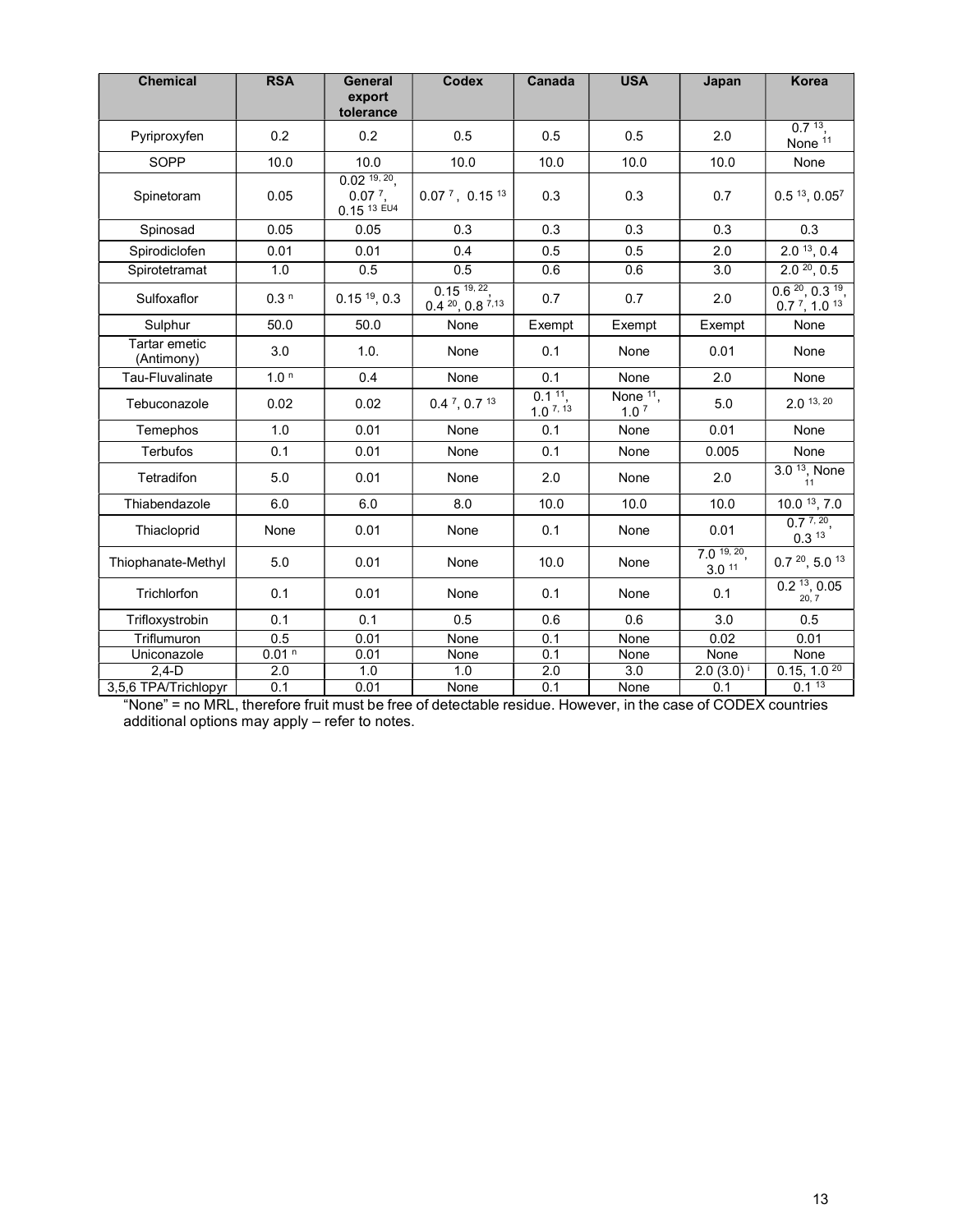| <b>Active</b>    | Country      | <b>Previous MRL</b>                             | <b>New MRL</b>                                             | <b>PHI Changes</b>                                                                                                         |
|------------------|--------------|-------------------------------------------------|------------------------------------------------------------|----------------------------------------------------------------------------------------------------------------------------|
| Aldicarb         | All          |                                                 |                                                            | Removed as no longer registered                                                                                            |
| Chlorpyrifos     | <b>USA</b>   | 1.0 $(0.01)^{US2}$                              | 0.01                                                       | Not later than 90% petal fall for sprays, 0d PHI for<br>soil and stem applications as registered.                          |
| Cypermethrin     | <b>USA</b>   | None, 0.35 °                                    | None, 0.35,<br>$0.5$ <sup>19</sup> , 0.3 <sup>7, 20,</sup> | 28d PHI as registered for alpha and zeta-<br>Cypermethrin formulations (Zeta-Cypermethrin not<br>to be used on mandarins). |
| Gibberellic Acid | EU           | 0.2                                             | Exempt                                                     | No change                                                                                                                  |
| Gibberellic Acid | <b>RSA</b>   | 0.2                                             | Exempt                                                     | No change                                                                                                                  |
| Mercaptothion    | South Korea  | $5^{19, 20}, 4.0^{7}$<br>(4.0 7 None 11,<br>s3۱ | 4.0 $^7$ , None $^{11}$                                    | 7d PHI for oranges and 28d PHI for other citrus                                                                            |
| Monocrotophos    | All          |                                                 |                                                            | Removed as no longer registered                                                                                            |
| Prochloraz       | Japan        | 0.1                                             | 0.01                                                       | Not permitted                                                                                                              |
| Pyrimethanil     | South Korea  | 7.0                                             | 1.0 <sup>13</sup> , 7.0                                    | Not permitted for Soft Citrus and post-harvest as<br>registered for other citrus                                           |
| SOPP             | South Korea  | 10.0                                            | None                                                       | Not permitted                                                                                                              |
| Tebuconazole     | <b>CODEX</b> | None                                            | $0.4^7$ , 0.7 <sup>13</sup>                                | No change                                                                                                                  |
| Teflubenzuron    | All          |                                                 |                                                            | Discontinued by supplier                                                                                                   |
| Teflubenzuron    | All          |                                                 |                                                            | Removed as no longer registered                                                                                            |
| Thiabendazole    | <b>CODEX</b> | 7.0                                             | 8.0                                                        | No change                                                                                                                  |

## SUMMARY TABLE OF CHANGES EFFECTIVE FROM THIS EDITION

## NOTES

# Numerical Superscripts:

- 1 fruit without peel/pulp
- 2 just oranges
- 3 exocarp of summer oranges
- 4 fruit (except exocarp of summer oranges)
- 5 just peel
- 6 except mandarin oranges
- 7 Oranges, sweet, sour
- 8 Citrus pulp, dried
- 9 Whole fruit
- 10 Clementines, mandarins
- 11 Other citrus
- 12 Except summer oranges
- 13 Mandarins
- 14 Pulp juice
- 15 No specific crop
- 16 Summer orange and mandarins
- 17 Summer orange, pulp and peel
- 18 Summer orange, pulp
- 19 Only grapefruit
- 20 Only lemons
- 21 mandarins, limes and lemons
- 22 grapefruit, oranges and pommelos.

"None" = no MRL, therefore fruit must be free of detectable residue. However, in the case of CODEX countries additional options may apply – refer to notes.

#### Alphabetical Superscripts:

a = CODEX (A): See Regions and Country Groupings Table below.

- b = CODEX (B): See Regions and Country Groupings Table below.
- c = USA has MRLs on citrus for Alpha-Cypermethrin (0.35mg/kg) and Zeta-Cypermethrin (0.5 mg/kg for grapefruit, 0.3 mg/kg for lemons and oranges) but none for Cypermethrin, which means only Alpha and Zeta-Cypermethrin formulations are suitable for the USA..
- d = Reference to "Citrus Fruits" in Taiwan MRL legislation should be interpreted as "oranges only" but "Citrus" refers to all citrus types.
- EU3 = EU Imidacloprid MRLs are under review and will be lowered with the expectation that this will occur in the second